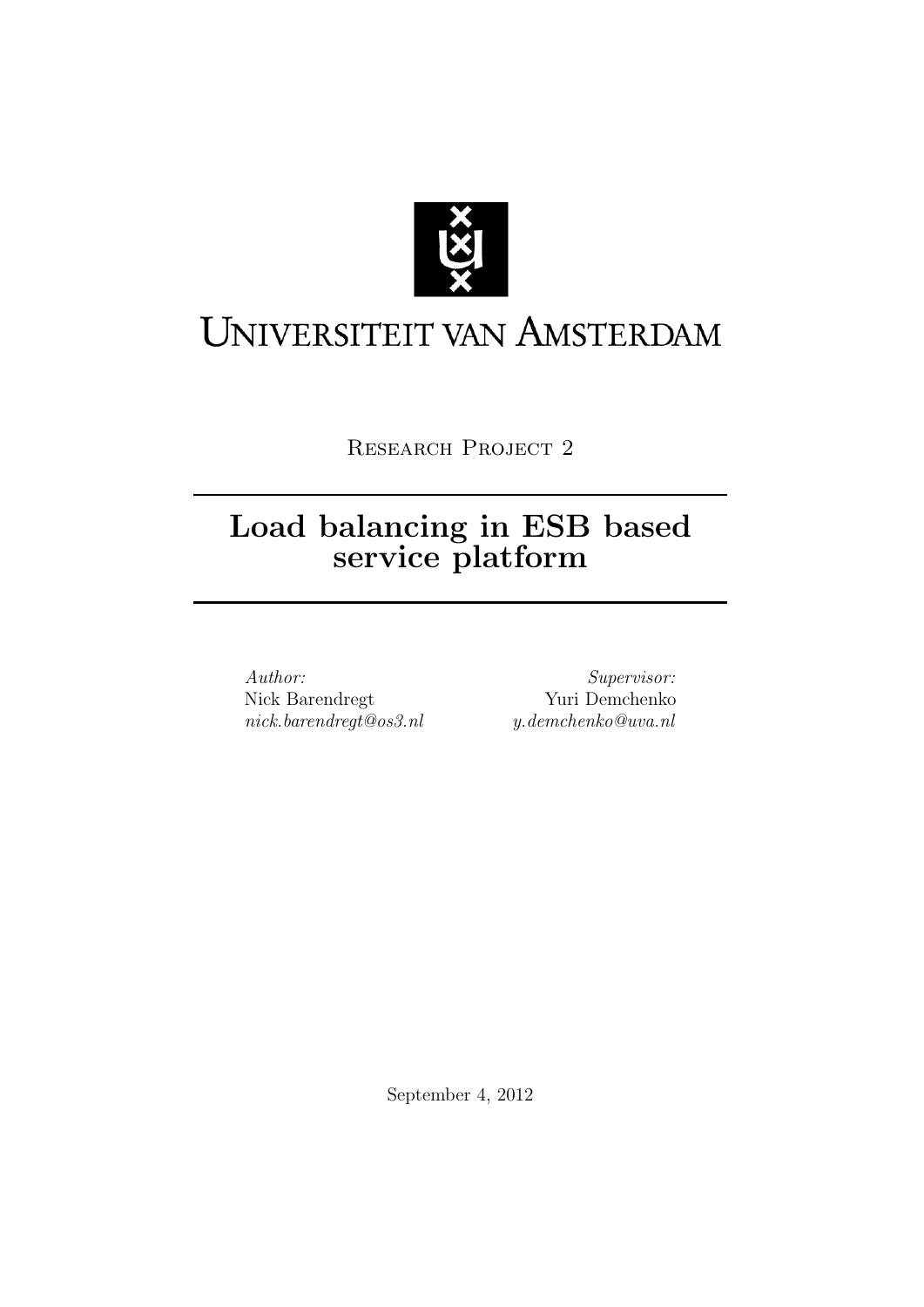## Abstract

The load balancing is an important problem in the enterprise applications built using the cloud Platform as a Service (PaaS). Most of the currently used web application platforms already have mechanisms that handles the load balancing at the level of OS and programming platform. This project will look at load balancing techniques at higher level at applications and service composition platforms such as the Enterprise Service Bus (ESB), that should allow upper layer applications to control or set priorities for applications execution on the platform. This research is a part of a bigger research on Composable Services Architecture in the GEANT3 project what provides a motivation and criteria ´ for the final results.

The goal of this research project is to research possible solutions for optimal load balancing and optimal resources distribution between services inside a (Fuse)ESB based platform. The project investigates a dynamic way to inform set of interconnected brokers that should allow load balancing in multi-domain environment.

The project investigates the possible configuration options within the FuseESB platform that should allow load balancing. The proposed solution can provide a basis for dynamic services configuration or additional services deployment to handle required load. This research is based on already done research in this field by the University of Amsterdam (UvA) in combination with other research groups. The project demonstrated that there is no straightforward solution in ESB to provide control over execution application to the applications themselves.

Balancing load inside a FuseESB based platform is possible, there are some factors that have to be taken in account to specify configuration options. The presented report explain what steps need to be taken to achieve to create the dynamically configured infrastructure that allows for balancing load. The report provides example of code and sample configuration files that demonstrate how the broker and individual services must be configured.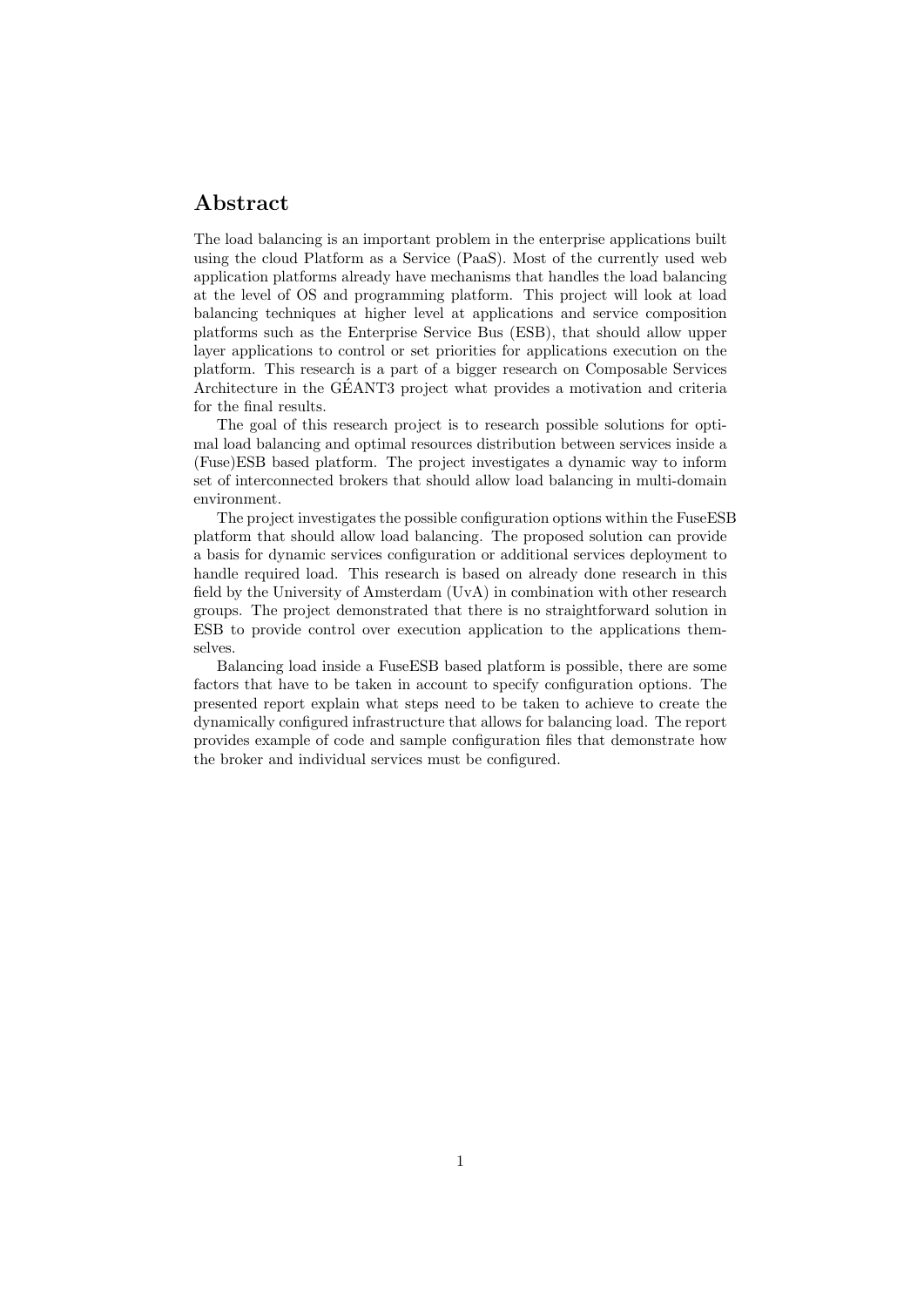## Contents

| 1        | Introduction                                                                               | $\overline{4}$ |
|----------|--------------------------------------------------------------------------------------------|----------------|
|          | 1.1                                                                                        | $\overline{4}$ |
|          | 1.2                                                                                        | $\overline{4}$ |
|          | 1.3                                                                                        | 5              |
|          | 1.4                                                                                        | 5              |
| $\bf{2}$ | GEMBus as a platform for Cloud based services composition                                  | 6              |
|          | Composable Services Architecture (CSA)<br>2.1                                              | 6              |
|          | $2.2\,$<br><b>GEMBus</b>                                                                   | 6              |
| 3        | Overview Load balancing technologies and practices                                         | 7              |
|          | 3.1                                                                                        | $\overline{7}$ |
|          | 3.1.1                                                                                      | $\overline{7}$ |
|          | 3.1.2                                                                                      | $\overline{7}$ |
|          |                                                                                            |                |
|          | 3.1.3                                                                                      | 8              |
|          | 3.1.4                                                                                      | 8              |
|          | 3.2<br>Discovery                                                                           | 9              |
|          | 3.2.1                                                                                      | 10             |
|          | 3.2.2<br>$Discovery \ldots \ldots \ldots \ldots \ldots \ldots \ldots \ldots \ldots \ldots$ | 10             |
|          | 3.2.3                                                                                      | 11             |
| 4        | <b>Balancing Load</b>                                                                      | 12             |
|          | 4.1                                                                                        | 12             |
|          | 4.2                                                                                        | 13             |
|          | 4.3                                                                                        | 15             |
|          | 4.4                                                                                        | 15             |
|          | 4.5                                                                                        | 16             |
| 5        | Design and development                                                                     | 18             |
|          | 5.1                                                                                        | 18             |
|          | 5.2                                                                                        | 19             |
|          | 5.3                                                                                        | 19             |
|          | 5.4                                                                                        | 20             |
|          | 5.5                                                                                        | 22             |
|          | Conclusion                                                                                 |                |
| 6        |                                                                                            | 23             |
| 7        | Summary and future work                                                                    | 24             |
|          | 7.1 Results achieved                                                                       | 24             |
|          | 7.2                                                                                        | 24             |
|          | 7.3                                                                                        | 24             |
| 8        | References                                                                                 | 25             |
|          | A Appendix                                                                                 | 26             |
|          |                                                                                            | 26             |
|          | A.1.1                                                                                      | 26             |
|          |                                                                                            |                |
|          | Discovery connection URI<br>A.1.2                                                          | 26             |
|          | Discovery multicast connection URI $\ldots \ldots \ldots \ldots$<br>A.1.3                  | 26             |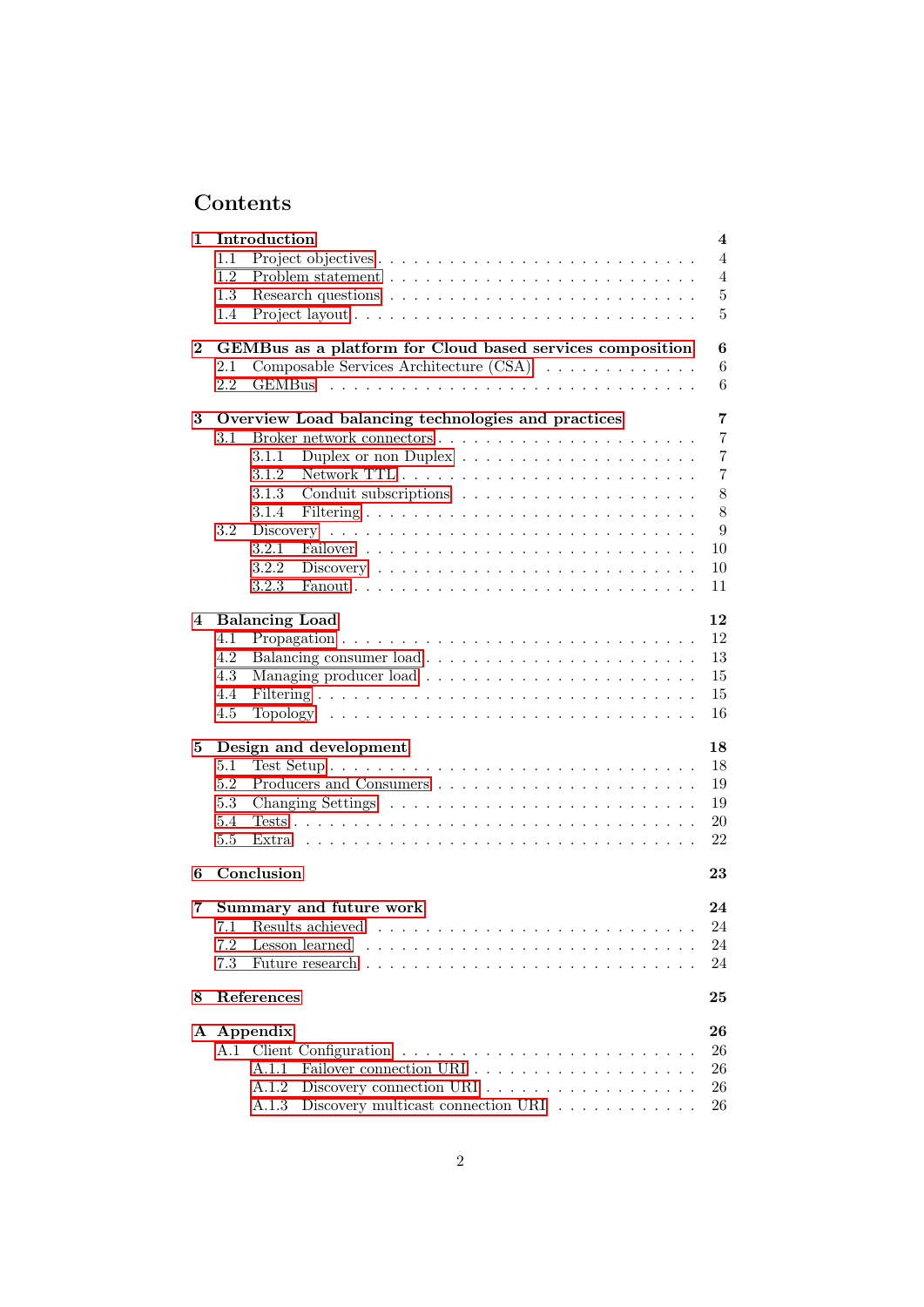|  | A.2.8 Seperate topics and queues 28 |
|--|-------------------------------------|
|  |                                     |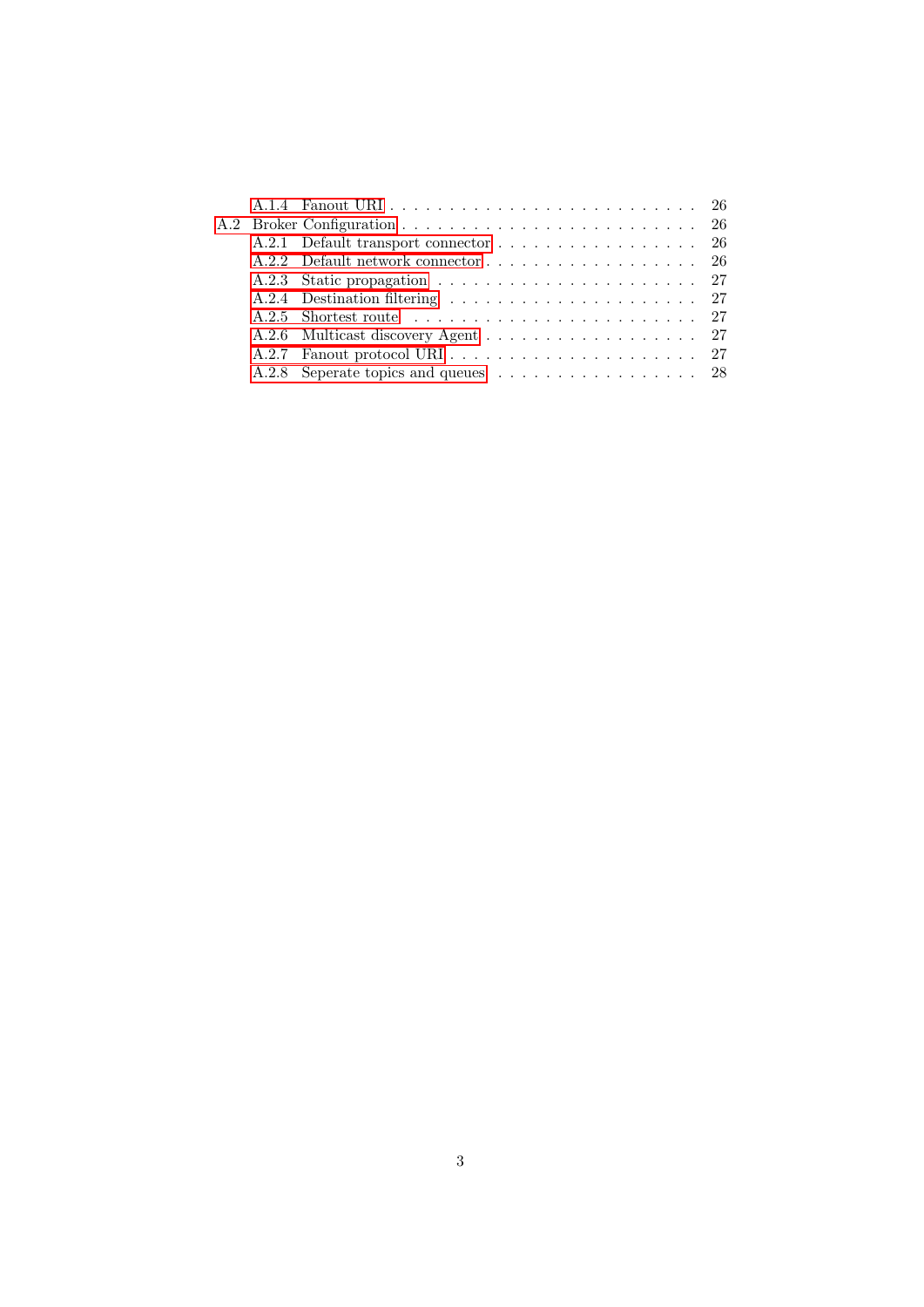## <span id="page-4-0"></span>1 Introduction

Cloud computing defines three basic service models: Infrastructure as a Service (IaaS), Platform as a Service (PaaS), and Software as a Service (SaaS). Cloud PaaS service model provides an environment for creating and deploying applications using one of popular development platforms such as current available on the market Windows Azure, Google App Engine, or SaleForce.coms Force.com. Customers use PaaS services to deploy applications on controlled, uniform execution environments available through the network. IaaS gives a way to bind hardware, operating systems, storage and network capacity over the Internet. The cloud based service delivery model allows the customer to acquire virtualized servers and associated services on demand.

#### <span id="page-4-1"></span>1.1 Project objectives

This project will investigate/research the GEMBus (GÉANT Multi-domain Bus)[\[5\]](#page-25-1) as one of prospective Cloud PaaS platform for creating composable services in the  $GÉANT<sup>1</sup>$  $GÉANT<sup>1</sup>$  $GÉANT<sup>1</sup>$  environment. The GEMBus is being developed as a part of it is built upon and extends the industry accepted Enterprise Service Bus (ESB) platform with automated services composition functionality and core services to support federated network access to distributed applications and resources[\[1\]](#page-25-2). With this implementation of ESB providing services like PaaS, deployment can be fully automated.

An enterprise service bus (ESB) is a software architecture model used for designing and implementing the interaction and communication between mutually interacting software applications in a Service Oriented Architecture. As a software architecture model for distributed computing it is a specialty variant of the more general client server software architecture model and promotes strictly asynchronous message oriented design for communication and interaction between applications. Its primary use is in Enterprise Application Integration of heterogeneous and complex landscapes like GÉANT.  $^2$  $^2$ 

Composable services are useful in bigger enterprises where all kinds of services are wanted, not only on a daily bases, but maybe just for a couple of days, weeks or months. A baseline structure that allows for composable services, such as PaaS, SaaS or IaaS, is a pre in these enterprise environments.

#### <span id="page-4-2"></span>1.2 Problem statement

As a proof of concept the GÉANT3 project created a simple testbed to demonstrate an example of the distributed multi-domain services composition and deployment. A simple demo test program has been created on the testbed that automatically starts up multiple Virtual Machines (VM's), which get configured during the startup, automatically geared with the needed modules and preform their tasks[\[6\]](#page-25-3).

In this example all connections are setup in advance, so when deploying multiple times there is a possibility that the load on the broker(s) can get to high that it can not handle every message that comes in. The presented research

<span id="page-4-3"></span><sup>&</sup>lt;sup>2</sup>The GÉANT network is the fast and reliable pan-European communications infrastructure serving Europes research and education community. <http://www.geant.net>

<sup>2</sup>[http://en.wikipedia.org/wiki/Enterprise\\_service\\_bus](http://en.wikipedia.org/wiki/Enterprise_service_bus)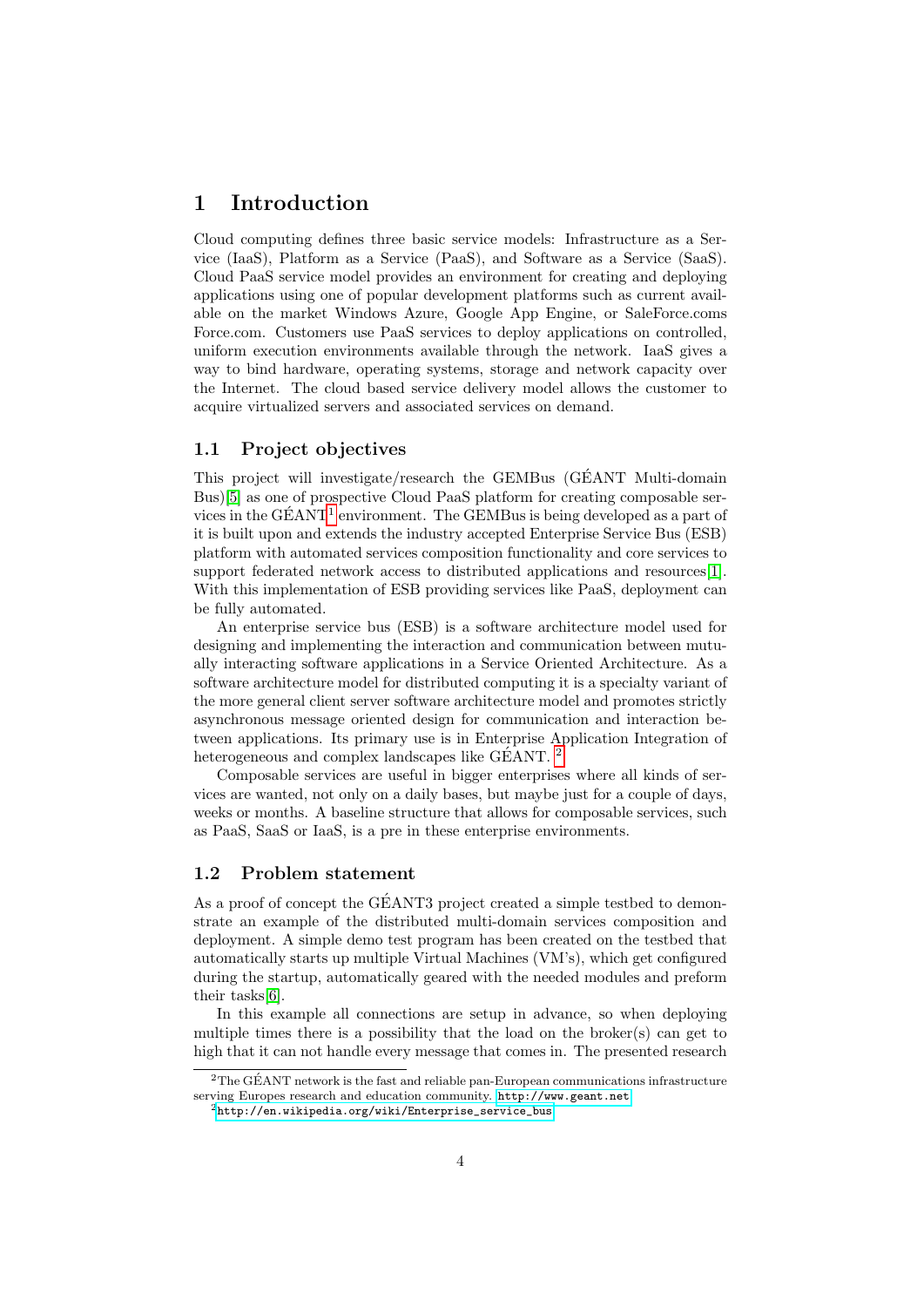is focused on investigating the real time services operation and interaction in a distributed environment and proposing possible solutions for optimal load and available resources distribution between services. The intended solutions should provide a way to automatically balance the load and possibly with extra adjustments of a report mechanism which reports its load and based on that route traffic in an other way.

In the Internet traffic gets routed through defined paths, when a router gets overloaded with high volumes of traffic, the rest of the traffic should be redirected over an other route. The same holds within an ESB based platform, messages get routed over different brokers inside the network, most of the time over already defined paths. When a broker gets overloaded the rest of the messages should to take an alternative route. The goal of this research is to investigate the possibilities of load balancing within an ESB Based platform using FuseESB software. Because the intention is that services get deployed on a dynamic basis. When possible investigate investigate in a real time load balancing mechanism, to automatically balance load in real time services operations.

As mentioned above with Internet traffic options are already in place on a lower level to arrange all the rerouting of traffic. Also when we look at web services for example, a lot of different solutions are out there to control the load on all servers inside the network. All this is done on a lower level, as application there is not much to load balance. Creating a program which allows for feedback mechanisms and is implemented inside an ESB based platform can then greatly improve performance.

#### <span id="page-5-0"></span>1.3 Research questions

The intention of the research is made clear in the problem statement, to form this for the project a main research question is formed with a small sub question.

- Is it possible in GEMBus/ESB to create such mechanisms that will allow controlling of load (load balancing) from applications or from external brokers in a multi domain environment.
- Does topology play a role in how load is being balanced.

#### <span id="page-5-1"></span>1.4 Project layout

This project made use of the GEMBus/ESB testbed developed at UvA as an environment and a starting point to investigate the issues with the real time services operation and synchronization and the existing/proposed load balancing techniques.

The presented report is organized as follows. Section [3](#page-7-0) provides detailed information about the possible configuration, where section [4](#page-12-0) describes how these techniques can be applied to a Setup. Section [5](#page-18-0) gives an overview how the test setup looked like and with what modifications.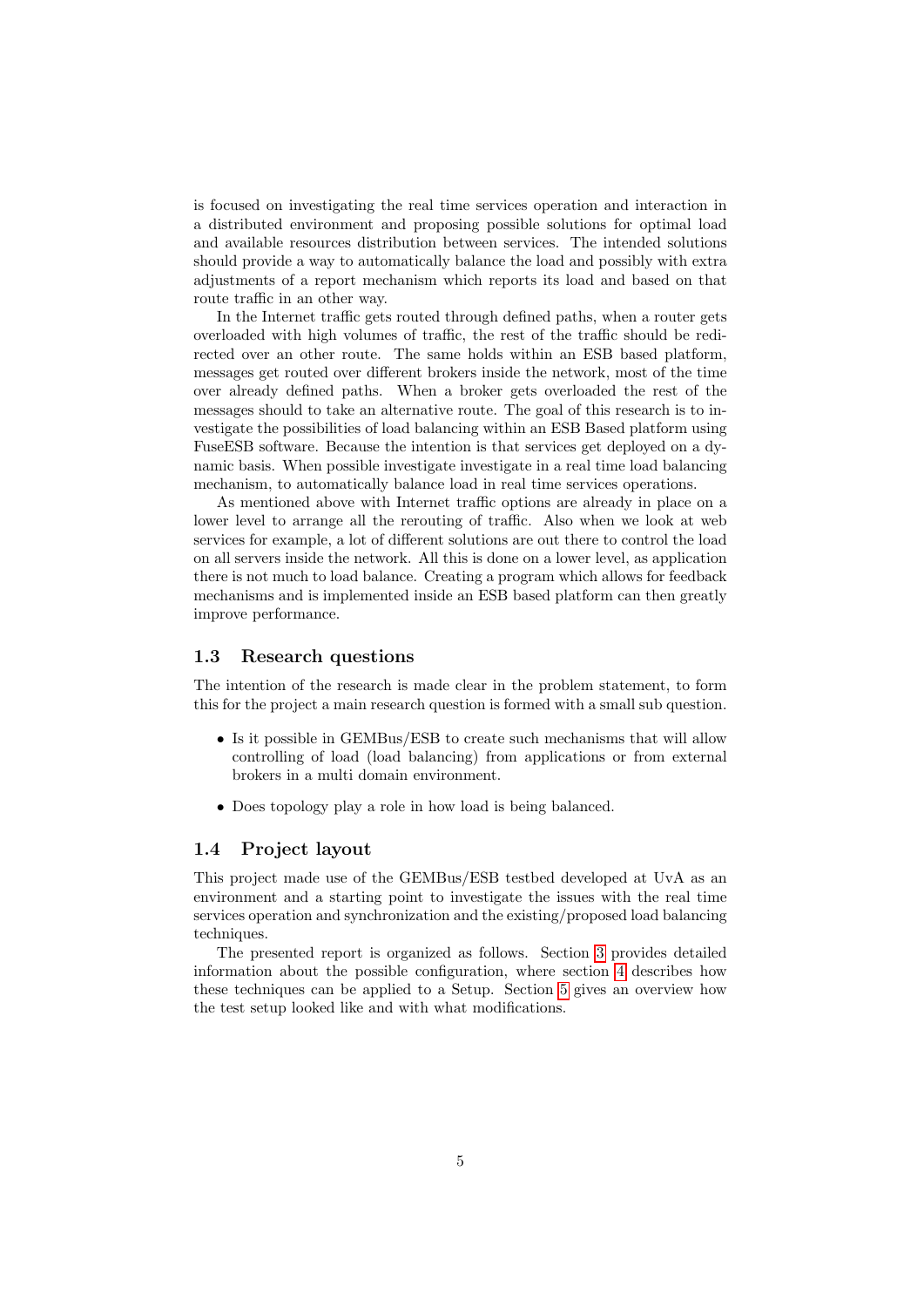## <span id="page-6-0"></span>2 GEMBus as a platform for Cloud based services composition

#### <span id="page-6-1"></span>2.1 Composable Services Architecture (CSA)

Composable Services Architecture (CSA) provides a framework for cloud based services design, composition, deployment and operation. CSA allows for flexible services integration of existing component services. The CSA infrastructure provides functionalities related to Control and Management planes, allowing the integration of existing distributed applications and provisioning systems, thus simplifying their deployment across network and cloud infrastructures. CSA provides also a basis for provisioning distributed composite services on-demand by defining composable services lifecycle that starts from the service request and ends with the service decommissioning. CSA is based on the virtualisation of component services that in its own turn is based on the logical abstraction of the component services and their dynamic composition. Composition mechanisms are provided as CSA infrastructure services.

#### <span id="page-6-2"></span>2.2 GEMBus

The GEMBus framework, being developed within the GEANT project, aims to ´ build a multi-domain service bus for the  $GÉANT$  community to provide a common platform for integration of the existing and new GÉANT services. With the GEMBus as a development and integration platform, new services and applications can be created by using existing services as building blocks. The foundation of the GEMBus framework includes the necessary functionality to create composite (composed) services and effectively use the widely accepted Service Oriented Architecture (SOA) to building autonomic and manageable services using the provided mechanisms for composition, adaptation, and integration of services

More detailed information about how everything works together with authorisation and more detailed explanation can be found in [\[1\]](#page-25-2).



Figure 1: UvA Testbed, using an ESB based platform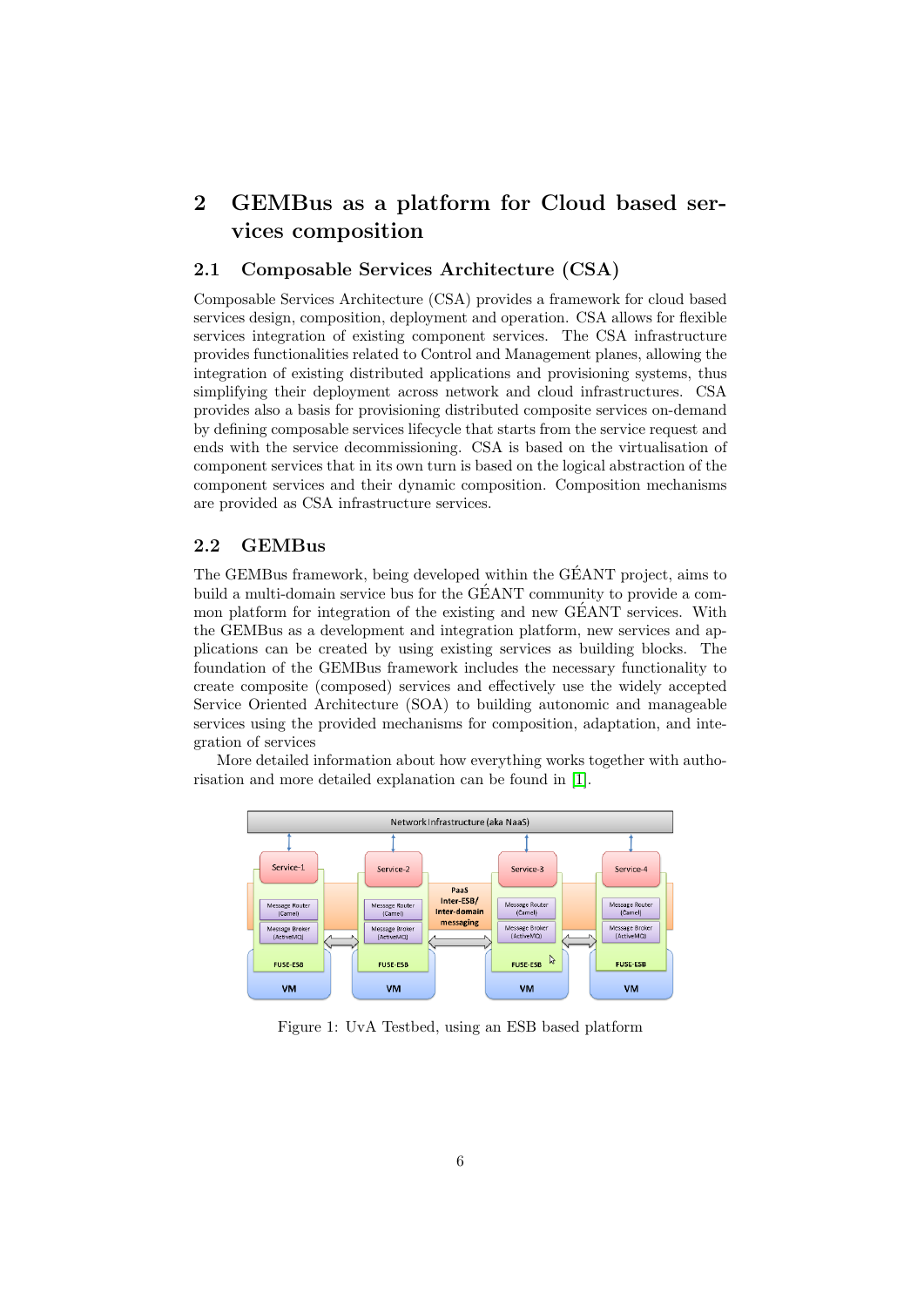## <span id="page-7-0"></span>3 Overview Load balancing technologies and practices

In this chapter we will discuss different techniques that can help in building a network of brokers where in the end load can be balanced. The different sections explain the behavior of the named items, their default values and some possible changeable parameters. More and information and specific configuration parameters can be found in the documentation [\[2\]](#page-25-4) [\[3\]](#page-25-5) [\[4\]](#page-25-6).

#### <span id="page-7-1"></span>3.1 Broker network connectors

By default when making a connection, the type for that connection is in "Open-Wire". This also seems to be the fastest connection possible with a setup over a network, without depending on very specific scenarios such that the New I/O  $(NIO)^3$  $(NIO)^3$  can be used to improve performance.

Other availible different connection protocols are Stomp, REST, XMPP and VM. Where the Stomp protocol is a simplified messaging protocol that is specially designed for implementing clients using scripting languages. The Representational State Transfer (REST) protocol is a simple HyperText Transfer Protocol (HTTP) based protocol which allows you to interact with the message broker using HyperText Markup Language (HTML) forms and Dynamic HTML (DHTML) scripts, default GET, POST, PUT and DELETE commands can be used. The Extensible Messaging and Presence Protocol (XMPP) can accept connections from for example an Instant Messaging (IM) client. The Virtual Machine (VM) protocol allows clients to connect to each other inside the same Java Virtual Machine (JVM) without the overhead of network communication.

The detailed information and how to implement all of these different protocols is described in detail in the Connectivity Guide [\[2\]](#page-25-4), in this report we assuming that we will work over a network where the OpenWire protocol is used by default.

#### <span id="page-7-2"></span>3.1.1 Duplex or non Duplex

When creating a network connection between brokers the type of duplex can be of essential meaning. By default a network connection has duplex disabled. What means that if broker A creates a network connection to connect to broker B, messages can only propagate from A to B and subscription propagation can only flow in the opposite direction (from B to A). In short, it will only make sense that a producer connects to broker A and a consumer to broker B, else messages and subscriptions wont work over this network connection.

An example of how a non duplex connector looks like is shown in figure [2a](#page-8-2) and a duplex connector is showed in figure [2b,](#page-8-2) a configuration example is given in example [11](#page-26-9) where the duplex attribute is set to true.

#### <span id="page-7-3"></span>3.1.2 Network TTL

By default when creating a network connector the networkTTL attribute has a value of 1. Which means it can only deliver its messages to the next broker.

<span id="page-7-4"></span><sup>3</sup>[http://en.wikipedia.org/wiki/New\\_I/O](http://en.wikipedia.org/wiki/New_I/O)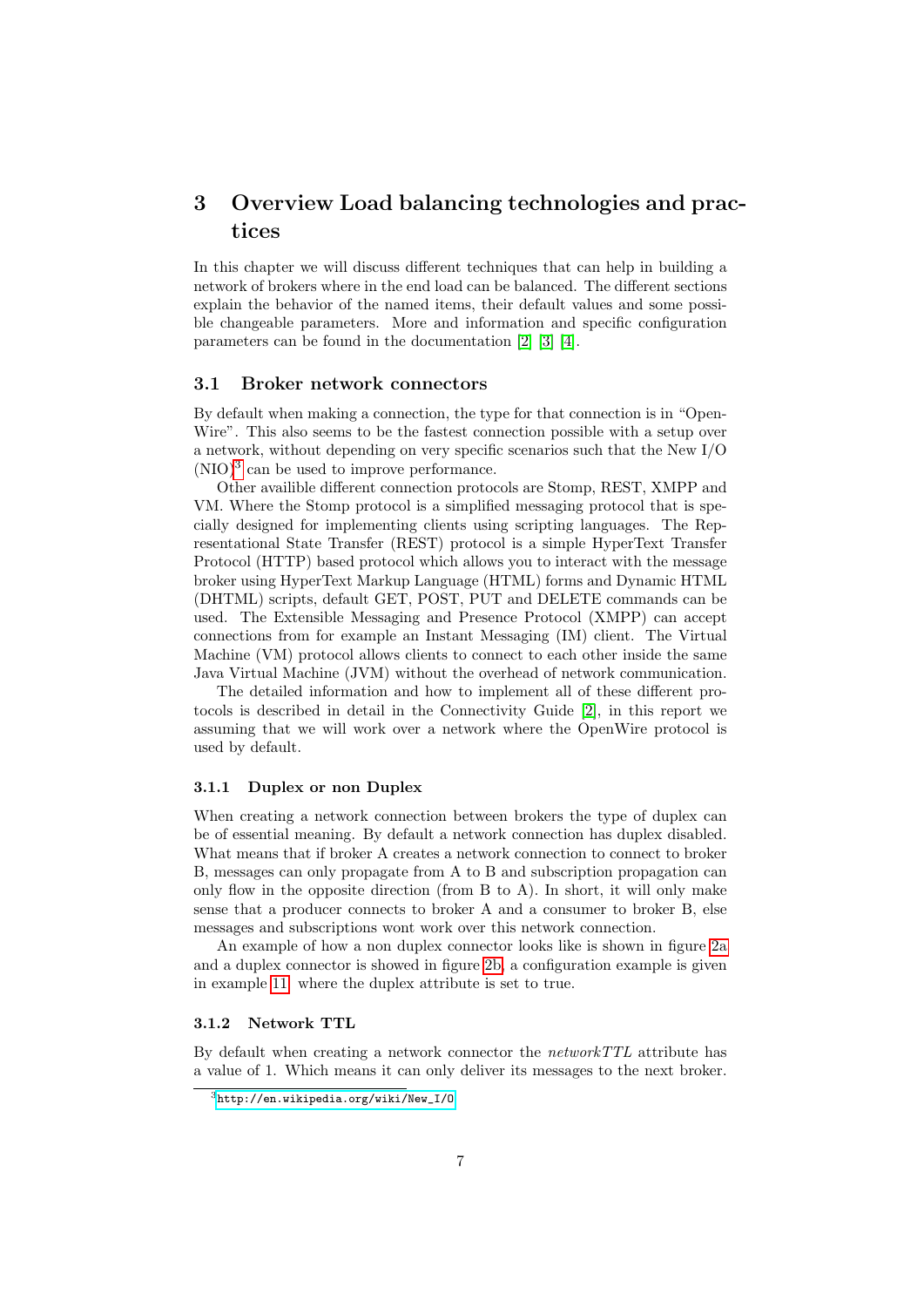<span id="page-8-2"></span>

(a) Non duplex connector

Figure 2: Network Connections Source: Using Networks of Brokers [\[4\]](#page-25-6)

When a bigger configuration of brokers is used in the network TTL attribute should have a value that satisfies the administrators the best. It has to be taken in mind that this value should be configured prior to deployment to a value that is large enough so that a message can route through the entire network. Configuration example [11](#page-26-9) shows how the value can be set.

#### <span id="page-8-0"></span>3.1.3 Conduit subscriptions

When a connection is established between 2 brokers messages can pass from broker A broker B. When a consumer connects to broker B and subscribes to specific topic (t), broker B will inform to broker A he wants messages from topic t because he has an active subscription from a consumer. In this way all messages on topic t delivered to broker A will be send towards the consumer.

When a second consumer connects to broker B, and also informs about his subscription to the same topic t, broker B will not pass this information towards broker A. Because there is already a consumer with an active subscription to topic t on broker B. Instead of informing broker A, broker B will receive 1 copy of the message send to topic t, and then copy it to both the consumers.

This behavior is called conduit subscription. Subscriptions to the same queue or topic are automatically consolidated into a single subscription. This example is explained in figure [3.](#page-9-1)

Conduit subscriptions prevents against the fact that messages will be duplicated and send twice. When conduit subscriptions would be disabled on the connection between broker A and B, both the consumers C1 and C2 will subscribe to the same topic t. These subscriptions on broker B will then be forwarded to broker A. When broker A receives a message on topic t, it will send 2 copies to broker B, where broker B sees 2 messages on topic t, it will send both messages to consumer C1 and both messages to consumer C2. While 1 message was send to topic t, both the consumers will receive 2 identical messages. This element can produce a lot of problem, see section [4.2](#page-13-0) for more information about how avoid these problems.

#### <span id="page-8-1"></span>3.1.4 Filtering

In a multi domain network setup it can be that a particular sub-domain is not interested in messages that are mend for an other sub-domain. Because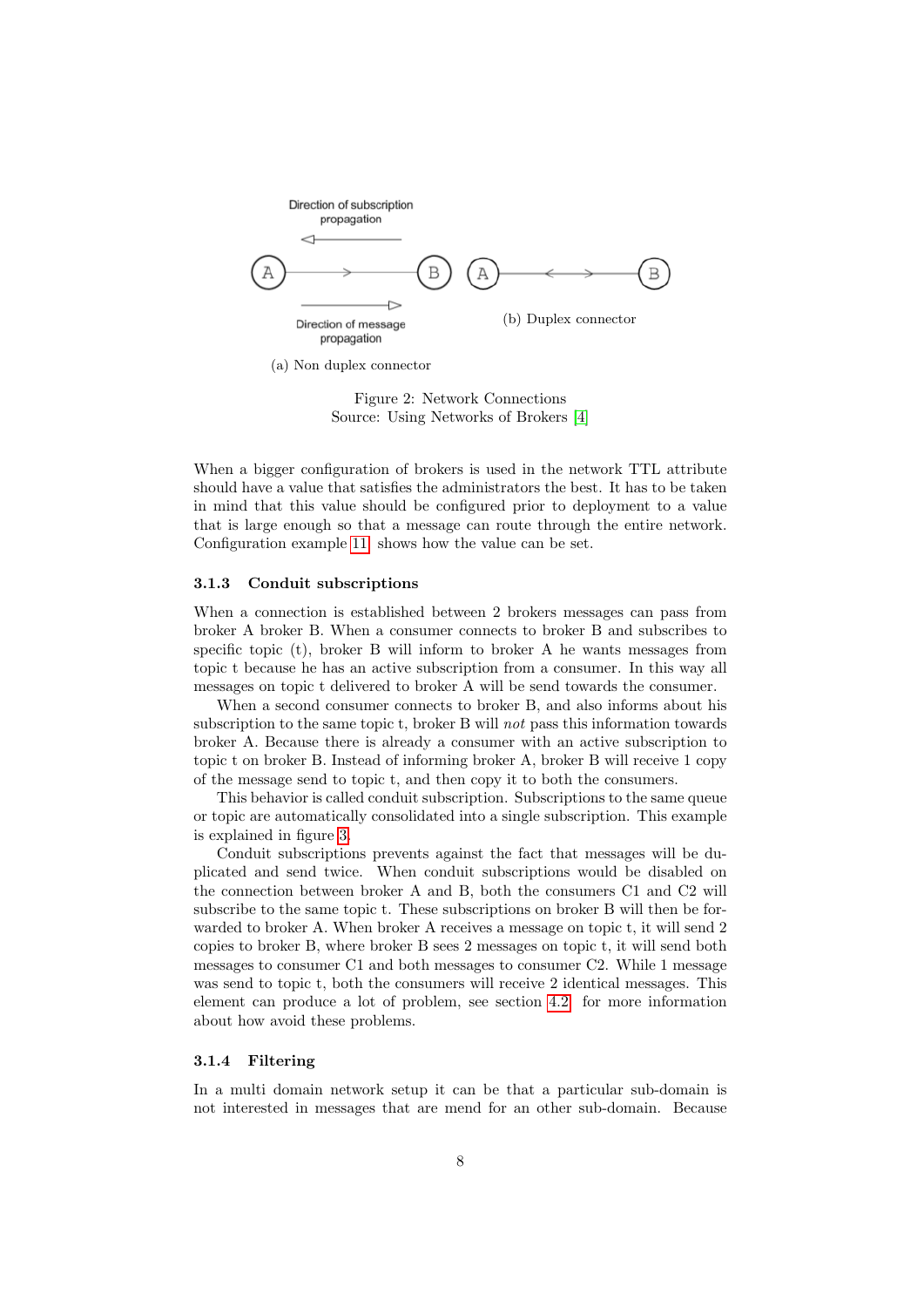<span id="page-9-1"></span>

Figure 3: Conduit Subscriptions Source: Using Networks of Brokers [\[4\]](#page-25-6)

<span id="page-9-2"></span>

| Wildcard   Description |                                               |  |  |
|------------------------|-----------------------------------------------|--|--|
|                        | Separates segments in a path name             |  |  |
| $\ast$                 | Matches any single segment in a path name     |  |  |
|                        | Matches any number of segments in a path name |  |  |

Table 1: Destination name wildcards

the network is inter linked to each other to create one big network of brokers connections still have to exists in order to work properly. Filtering on certain network connectors can then be the solution to avoid extra load on the edge broker of the sub-domain.

A filter can be applied in multiple ways, where for instance destinations are included. This means that every queue or topic matching that rule is allowed to pass the broker connection, all the other topics and queues are not allowed to pass. When applying this configuration it is needed to know that this literally disables all other traffic over that network connection except from the included filtered destinations.

An other way of applying a filter is to exclude certain destinations. An example combination of including and excluding different destinations is given in example [13.](#page-27-5) Where broker A is interested in all information about any TRADE.STOCK and PRICE.STOCK as destination, but with excluding the TRADE.STOCK.NYSE.\* and PRICE.STOCK.NYSE.\* destinations broker A wont receive any information going on the New York Stock Exchange (NYSE).

As shown in the example there are some wildcards used in the filters, in table [1](#page-9-2) all possible wildcards are explained.

#### <span id="page-9-0"></span>3.2 Discovery

There are several different techniques which can be used exclusively or combined with each other for the successful discovery of brokers inside a network of brokers. A discovery protocol builds a connection to a message broker in 2 basic steps, where the first step is to gather information of all available broker endpoints in a network of brokers and the second step is to connect to one or more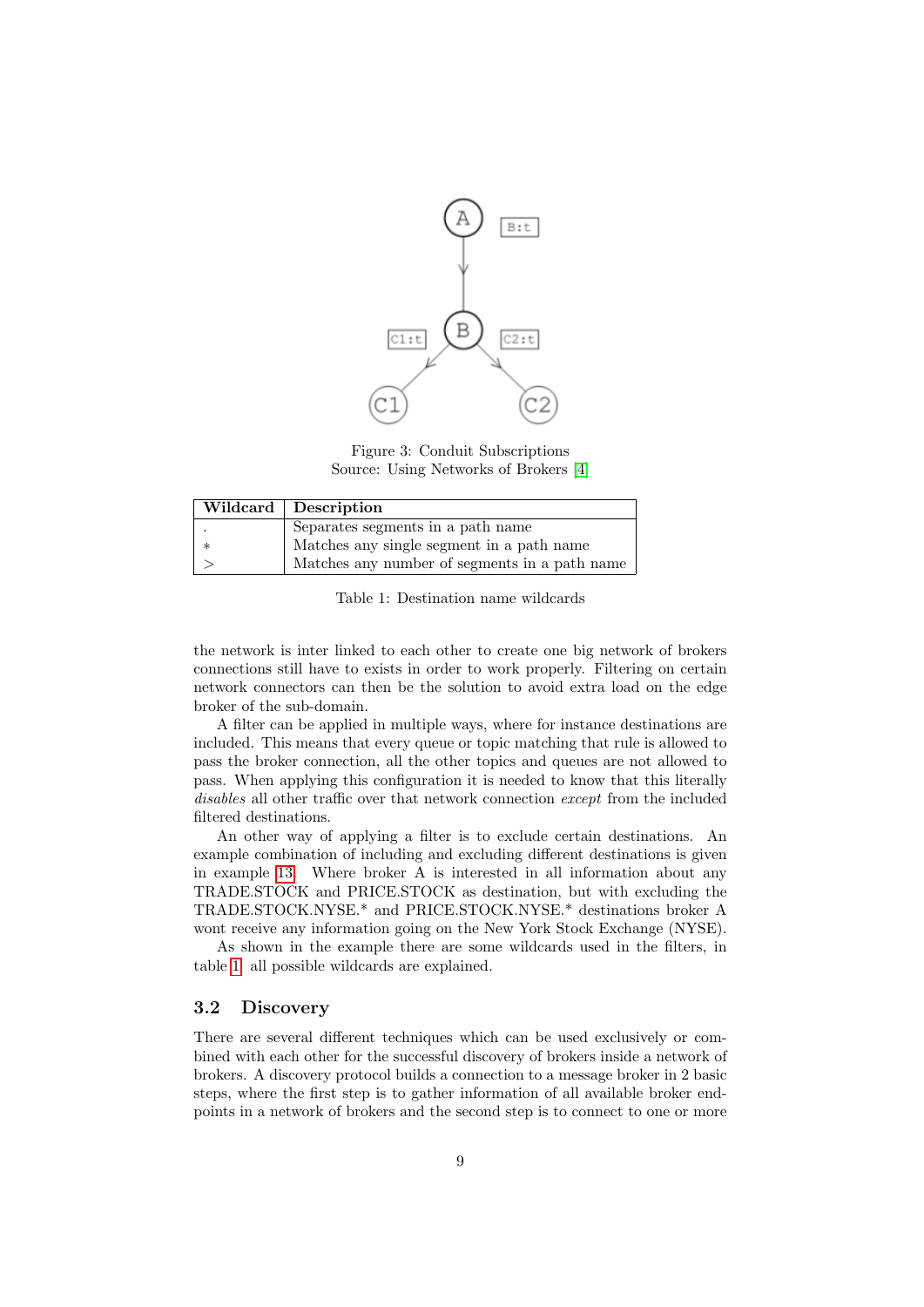endpoints, according to some selection algorithm. Below is a list of different discovery protocols where i will elaborate on.

- Failover
- Discovery
- Fanout

#### <span id="page-10-0"></span>3.2.1 Failover

The *failover protocol* facilitates quick recovery from network failures [\[3\]](#page-25-5). Where there are two ways to setup your failover connection, statically or dynamically. In a static failover the client is configured to use a failover URI, where inside that URI reside multiple message brokers where the client can connect to. If the client tries to establish a connection, he randomly chooses a URI from the list and attempts to connect to it. When this connection fails a seconds connection is tried from this list of URIs.

It is possible to give extra options with the connection URI, with these extra options more specific information about the connection can be defined. For example how many milliseconds to wait for the first reconnect attempt, reconnection timeout in milliseconds, maximal reconnection attempts and to randomize them yes or no. More information about the specifics for these and the rest of the options are given in the manual: Fault Tolerant Messaging [\[3\]](#page-25-5).

With *dynamic failover* both the clients and the brokers must be configured in such a way that it allows for dynamically updated broker and client lists. On the client side the failover URI must contain at least one active broker connected which participates in a network of brokers. This failover URI can also contain multiple brokers, which can enhance the success rate of the connection. The brokers in this scenario also have to have a adjusted configuration to allow the discovery of them selfs and allow others to connect. On the broker on the connection must have an option which filters the allowed brokers on the discovery. This discovery is done on the brokerId flag, where the filer looks at, wild cards are supported so the wild card  $*$  can be applied to allow every broker on the broadcast network. The local network must be configured appropriately for the IP/multicast protocol to work.

In example [6](#page-26-10) is a connection URI visible what can be used as failover.

#### <span id="page-10-1"></span>3.2.2 Discovery

In the section above the discovery of brokers is explained, clients can also use this discovery protocol to connect to the brokers. Where the brokers have to configure a transport connector to allow the discovery protocol to work on and a network connector to start the agent on, clients can use this same protocol and connection URI to discover active brokers on the local broadcast network. Where brokers must configure both a transport and a network connector to allow for dynamic discovery, clients only have to do it in their main connection, without any prior knowledge of any broker or brokerId.

When a client receives a list of connected brokers, it can use this list for failover purposes or load balancing. By default when a client has multiple brokers to connect to, it will pick its broker randomly. This be disabled, so that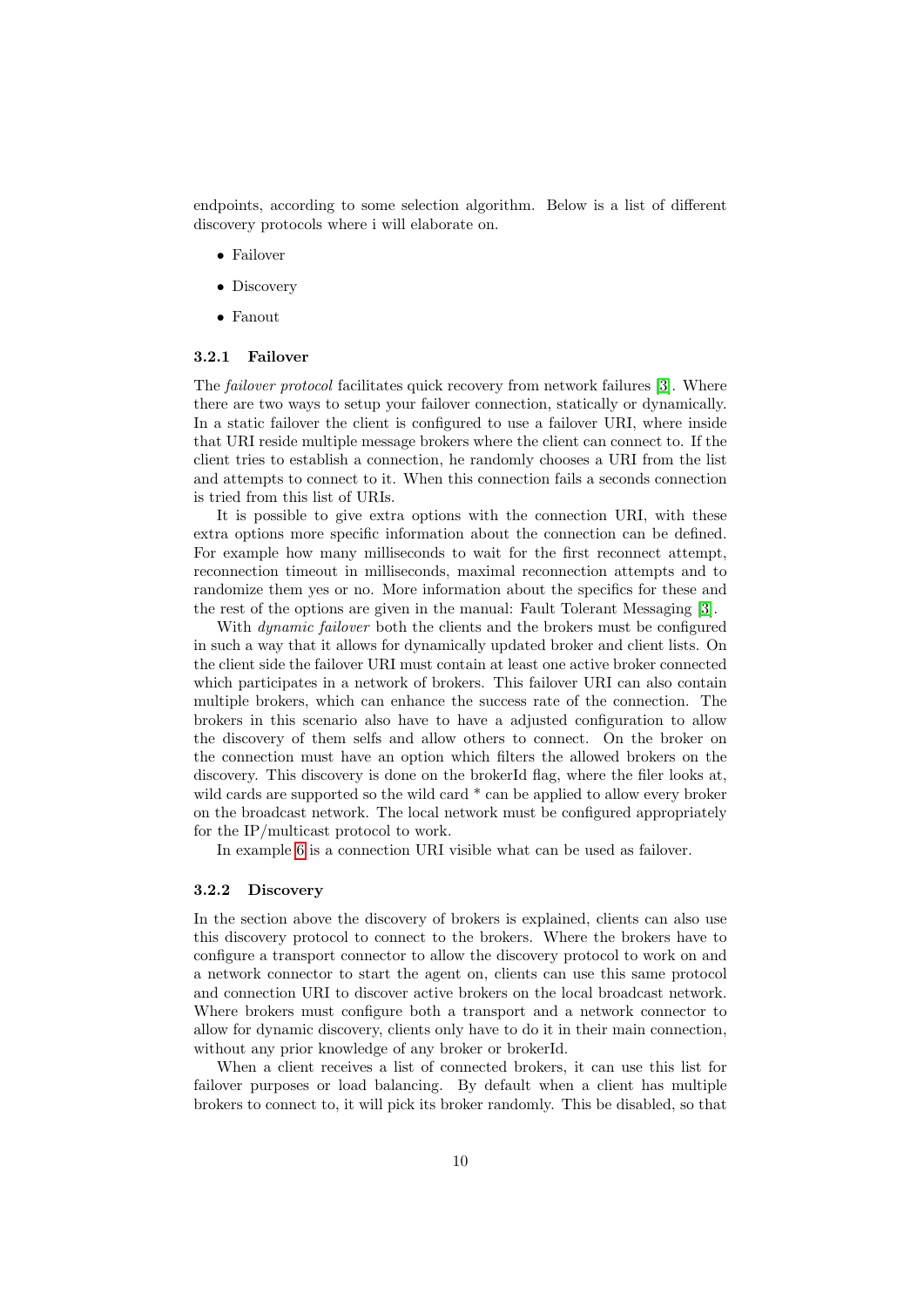only the first broker will be chooses, until it fails to connect, then the second will be chosen, and so on.

In example [7](#page-26-11) is a connection URI visible what can be used to get a list all discovered brokers, from a statically configured broker.

#### <span id="page-11-0"></span>3.2.3 Fanout

The fanout protocol, as the name already implies, is a protocol used by producers to spread their messages to multiple brokers which are not part of a network of brokers [\[4\]](#page-25-6). This is not fully relevant in a load balancing environment, since this is based on a network where the brokers are not connected to each other. When brokers are connected to each other and they both receive messages from the producers which used this fanout protocol, there is a change the a consumer ends up with 2 identical the same messages.

This can be useful in a setup where a producer is generating messages meant for more then one domain, which is not connected to an other domain receiving these messages. A good example to visualize this can be a news article, when a new article is created it will spread out with the fanout protocol to every interested network or consumer.

In example [9](#page-26-12) is connection URI visible that can be used to spread messages on the default multicast discovery network.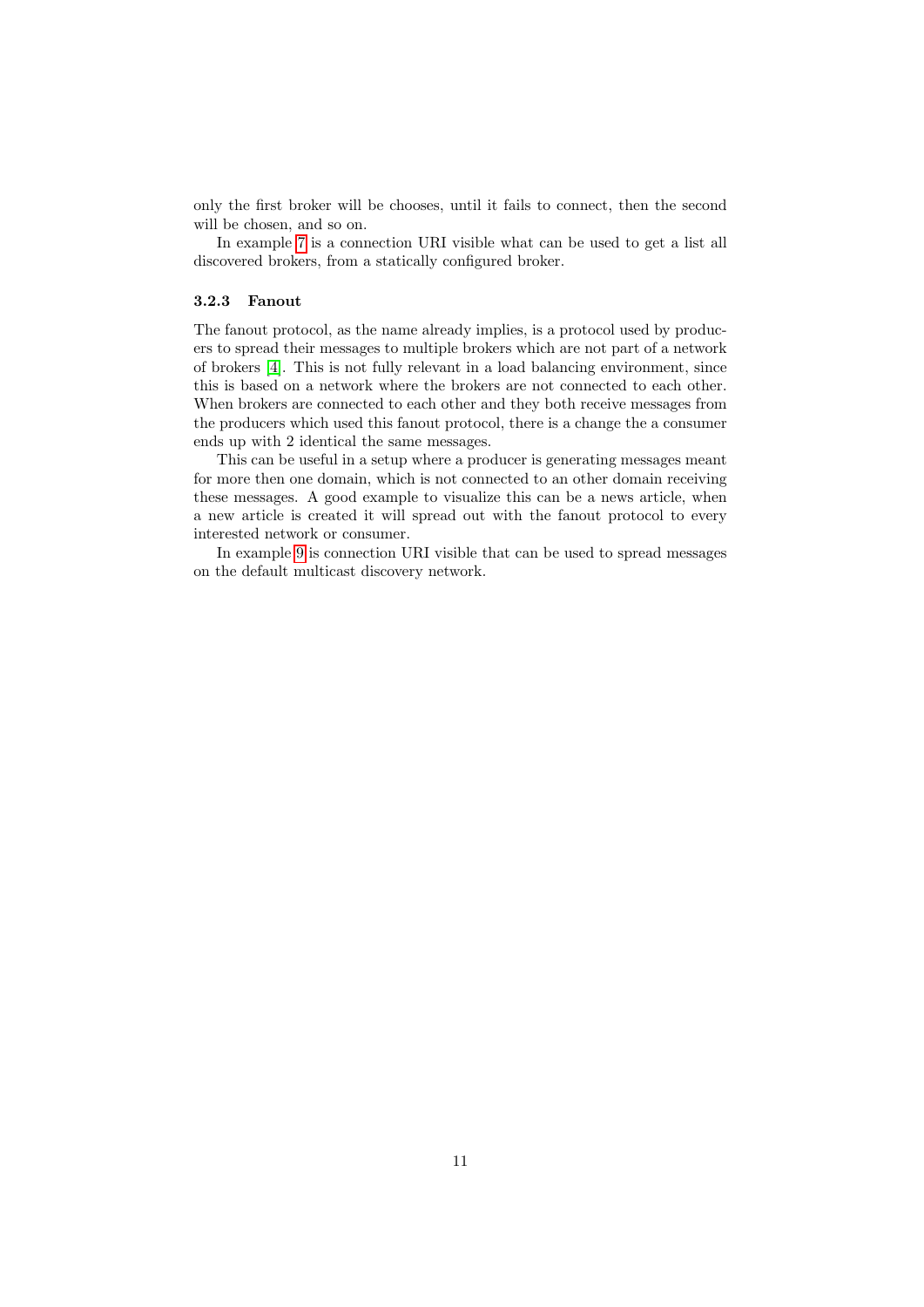### <span id="page-12-0"></span>4 Balancing Load

When talking about load balancing in a network of brokers, there are different methods or solutions used to achieve balancing effect. These mechanisms and techniques will be explained here and their usability will be discussed.

#### <span id="page-12-1"></span>4.1 Propagation

Without any propagation in the network and no active consumers, no matter how big the network is, the messages send by a producer will always remain in the broker where the messages was send to. When a consumer connects to a broker and subscribes to the topic where the producer just send his message to, the messages will get forwarded to the consumer. An example of this behavior is visualized in figure [4.](#page-12-2) Where P is the producer, A,B,C,D and E are brokers in a network of brokers and C1 is a consumer. M represents the message producer (P) sends to the queue of broker A. Without any consumer subscriptions the message will remain in broker A. When consumer C1 connects to the network and subscribes (S) to the topic where producer (P) send its message (M) to, the message will propagate to the network until the consumer consumes it from broker E.

<span id="page-12-2"></span>

Figure 4: Dynamic propagation of queue messages Source: Using Networks of Brokers [\[4\]](#page-25-6)

With static propagation traffic can already be shaped before any active subscription is present on a broker, this can prevent spike network usage when after a long period a consumer connects to the network and all messages have to be send at once over all the brokers. Static propagation is implemented on the broker side, where in the network connector to an other broker staticallyIncludedDestinations are configured. Where such a destination can be a single topic or an entire queue, filtering and wildcards are allowed here. This has to be configured the same way on all the brokers in the path. To use the same topology as in figure [4](#page-12-2) broker A,B,C,D and E have be configured on their network connectors to statically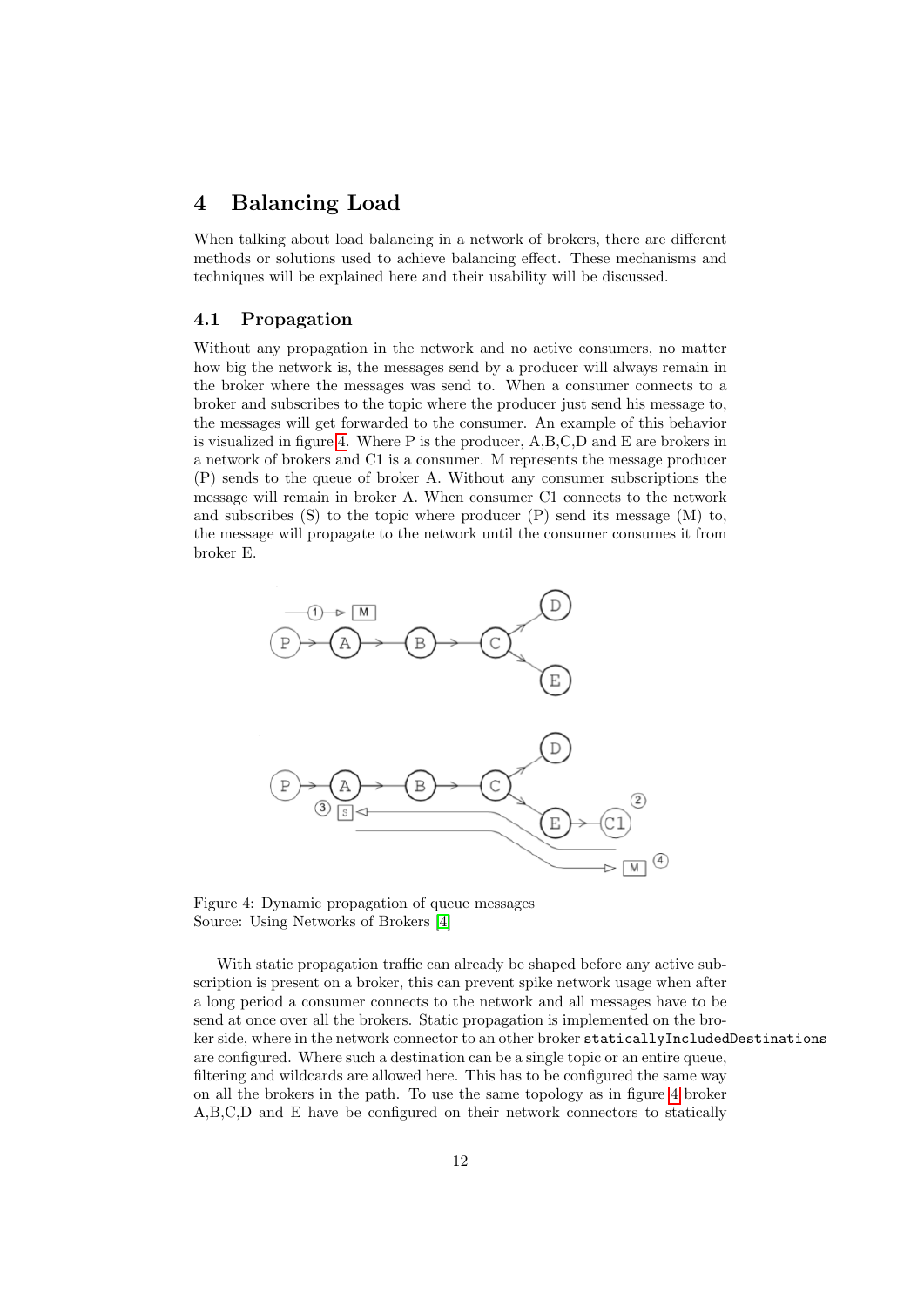propagate messages from a certain queue. This is better visualized in figure [5.](#page-13-1) Where a producer sends 10 messages to Broker A, these messages are then forwarded to broker B, then broker C and there they will be divided over broker D and E. When now a consumer connects to broker E there is no need to send all messages through the chain of brokers because it is already at broker E.

<span id="page-13-1"></span>

Figure 5: Static propagation f queue messages Source: Using Networks of Brokers [\[4\]](#page-25-6)

As seen in this example, when a consumer connects to broker E, he can only see 5 messages of the 10 send by the producers. This way there is a potential risk of stalled messages on brokers. When there are no consumers connecting for a long time to broker D messages will get stuck there. This configuration is in good use when there are known consumers on the brokers which have statically propagation enabled.

#### <span id="page-13-0"></span>4.2 Balancing consumer load

With the default configuration of both the brokers and the consumers there is already a load balance feature present. That is when a broker has 10 messages in his queue and 2 consumers subscribe to that queue they both will get an even number of messages. If the both consumers are connected at the same time and can handle messages in the same speed. So with default configuration this can have its benefits, just trow more consumers to a broker if the other consumers can not handle all the messages from the producers. How ever when you change the topology, where you connect another broker to the broker where already a consumer was connected balancing the load over consumers does not always works the way it should. Because topology and settings are important things to take care of in setting up the right environment this also works here.

When a producer and a consumer are connected to a broker, the consumer will receive every message, assuming they use the same queue. When a second consumer connects to the broker, both the consumers will get an even number of messages, assuming that they can process each message with the same speed. So when the producer sends 10 messages, consumer 1 will receive 5 messages, and consumer 2 will also receive 5 messages.

In an other environment where we have a producer and a consumer connected to broker A, in line broker B also connects to broker A and broker B then again has 2 consumers (see figure [6\)](#page-14-0). When the producer sends 12 messages, consumer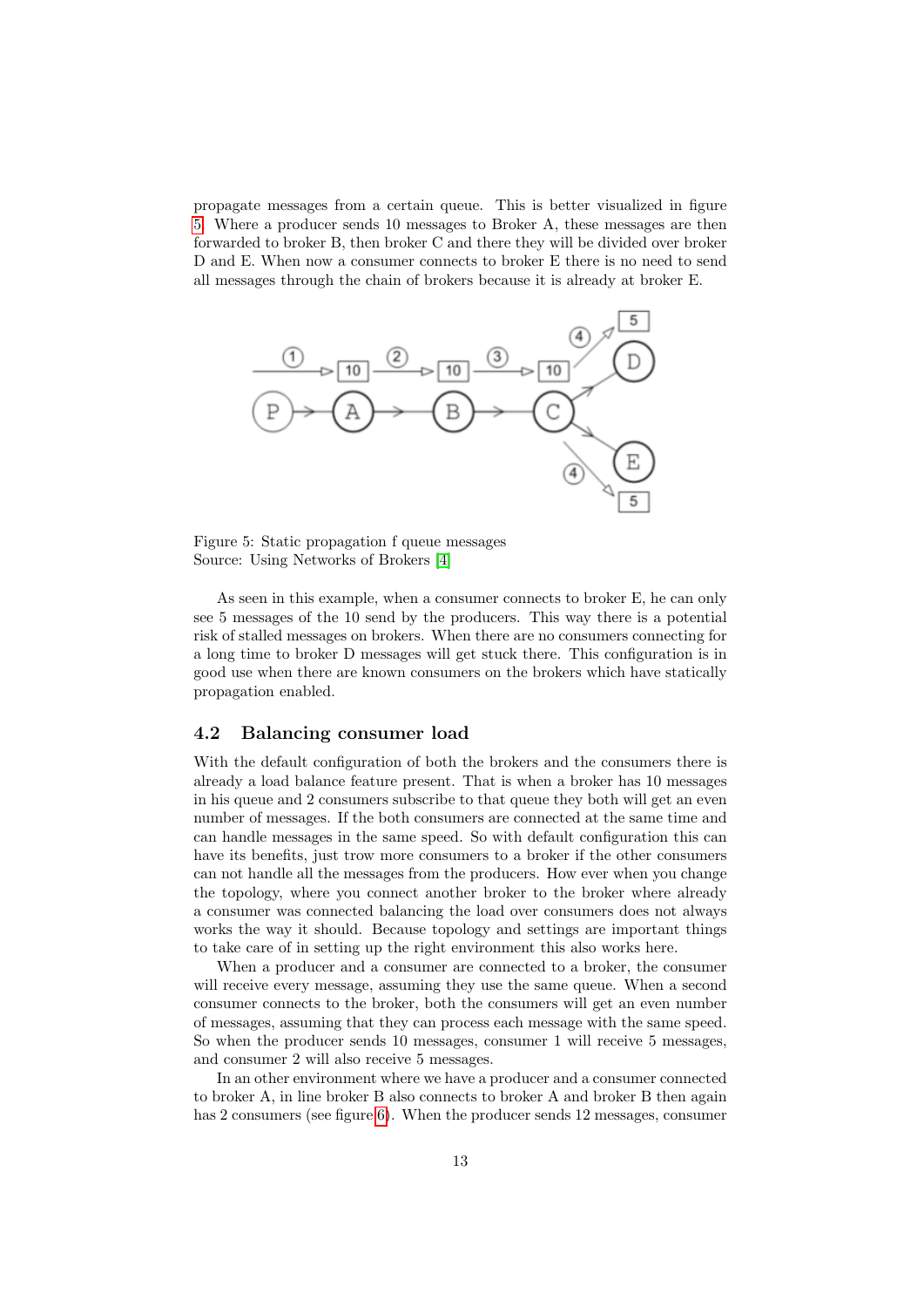<span id="page-14-0"></span>1 will receive 6 of them, and the other 6 will be send to broker B, where the messages get dived over consumer 2 and 3. This default behavior is explained in more detail in section [3.1.3,](#page-8-0) conduit subscriptions.



Figure 6: Message flow with conduit subscriptions enabled Source: Using Networks of Brokers [\[4\]](#page-25-6)

There is also an option which can be configured to disable conduit subscription over broker links. As explained in section [3.1.3](#page-8-0) the conduit subscriptions protect against duplicate topic messages. So turning this option off requires some extra configuration to work. When we look at the same example given in figure [6](#page-14-0) but now we disable conduit subscription on the broker link between A and B. Queue messages will get dived equally over all the consumers connected to the network. This is because every consumer lets broker A know that it is interested in messages from the example queue (see figure [7\)](#page-14-1).

<span id="page-14-1"></span>

Figure 7: Message flow with conduit subscriptions disabled Source: Using Networks of Brokers [\[4\]](#page-25-6)

Because in this situation we are talking about queue messages only the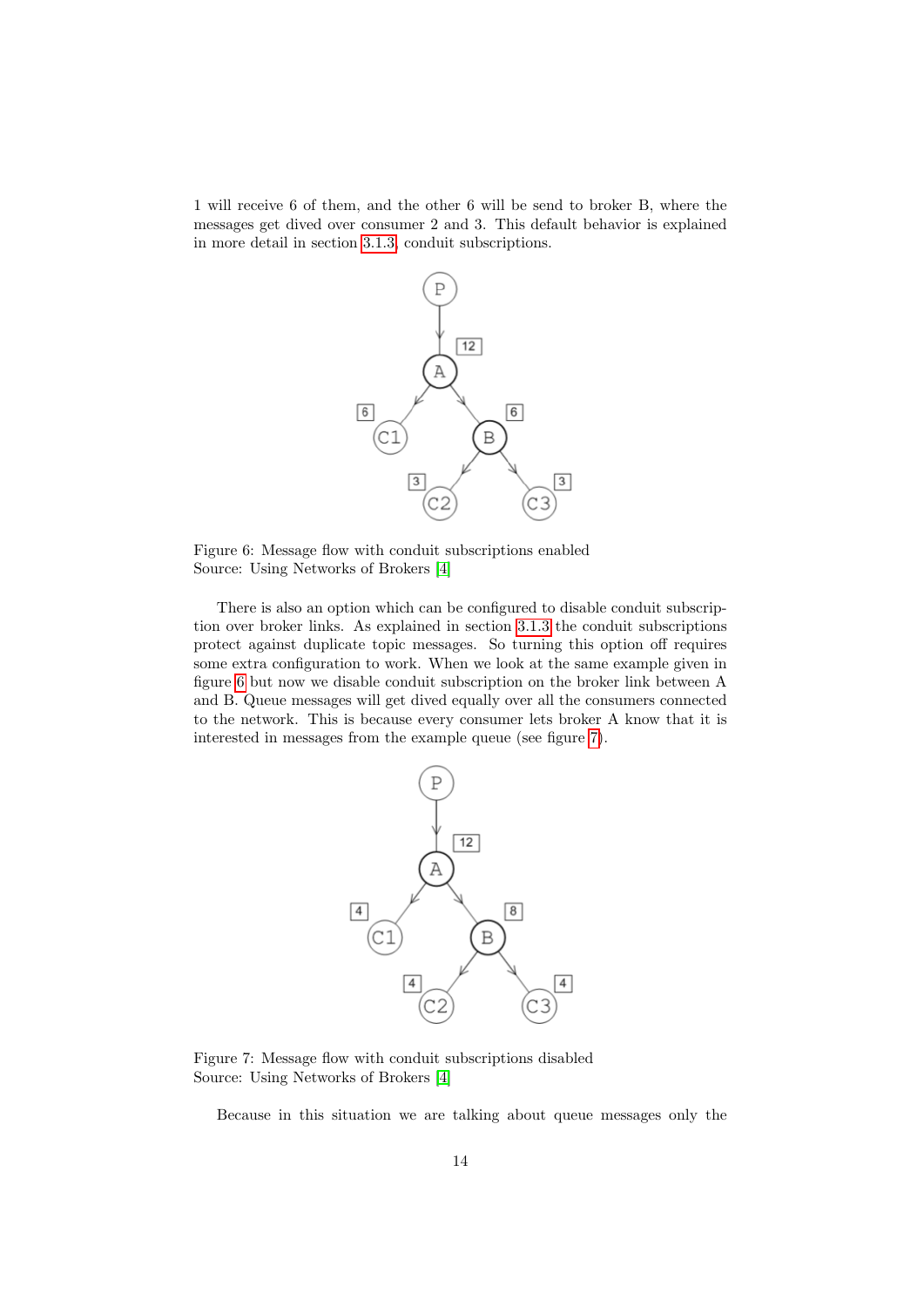conduit subscriptions can be disabled, when it also involves topic messages, things can go wrong and duplicated messages will be delivered. When a load balance needs to handle both queues and topics, you might want to disable conduit subscriptions for optimizing queue messages, but you want to enable conduit subscriptions for topics to avoid duplicated topic messages and to lower the usage of a network connector where a lot of consumer subscribe to the same topic.

Since it is not possible to enable and disable the conduit subscriptions on one single network connector, you can create multiple network connectors and apply filtering (see section [3.1.4\)](#page-8-1) for queue or topic messages only on each of the network connector.

#### <span id="page-15-0"></span>4.3 Managing producer load

Managing producer load has little to do with the configuration in the process. There are not many options which can help reducing the load producers and consumers can produce. When you want to manage the load in a better way for producers it is better to change the topology style in the network you have build or are building.

One way of doing this can be in layers, where the first layer only handles connections from the producers (can be many) and there are no connections from consumers coming in. The second layer of brokers is a smaller set of brokers where each broker from layer 2 connects to each broker from layer 1. The brokers on the second layer can then function as point where the consumers can connect to. This way the brokers from the first layer can be optimized to only handle incoming producer messages and the brokers on the second layer can be optimized to only serve consumers with messages. See figure [8](#page-15-2) how this looks like. Notice that in this figure the network connectors are all non duplex. This means that messages will pass in the way the arrows point and subscriptions of topics and queues only propagate in the opposite direction.

<span id="page-15-2"></span>

Figure 8: Concentrator topology Source: Using Networks of Brokers [\[4\]](#page-25-6)

#### <span id="page-15-1"></span>4.4 Filtering

Load can also be balanced by applying filters on different network connectors. This can be useful in certain situations where for example an end point in the broker topology does not need to know information about all topics and queues,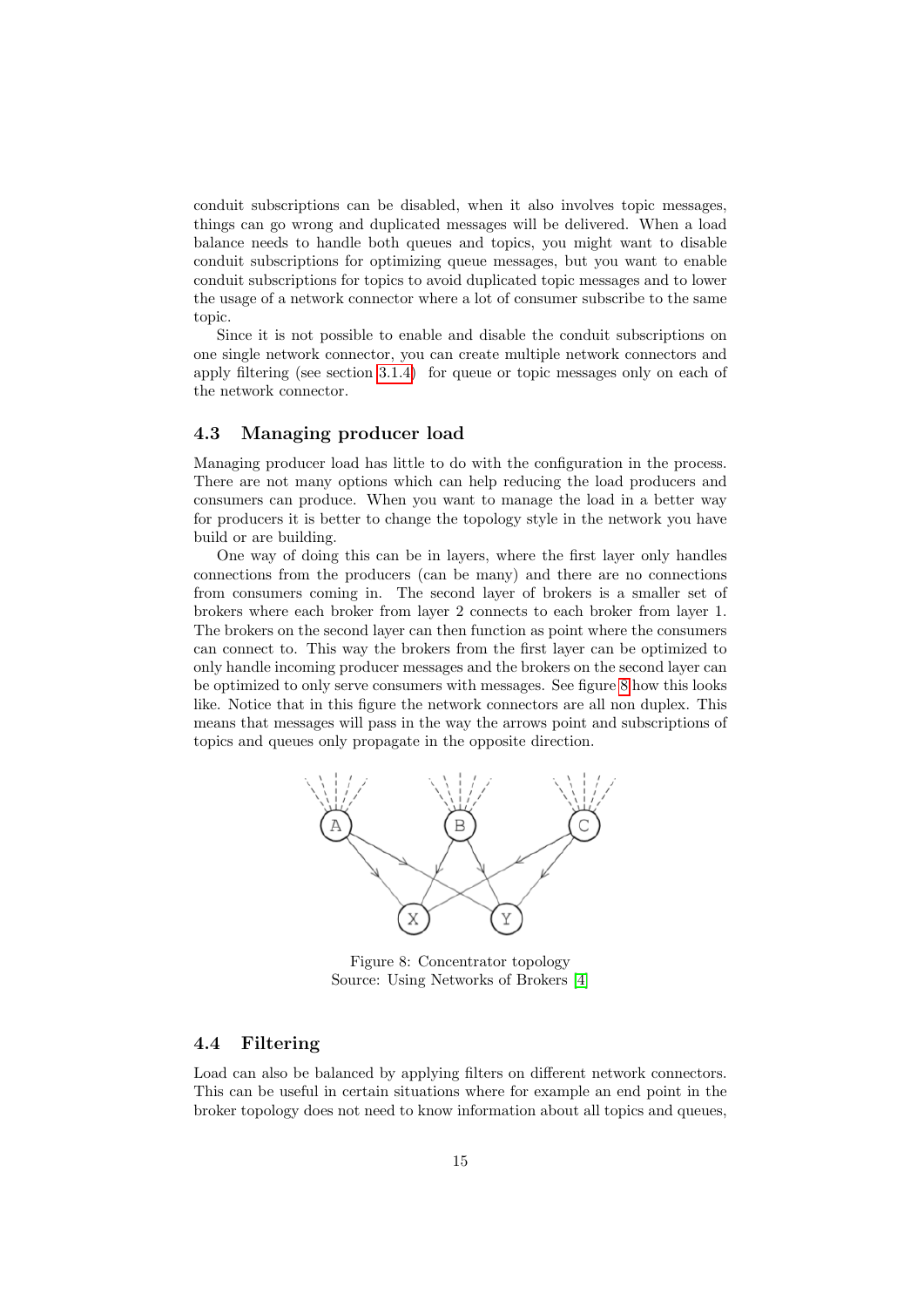but only a specific topic or queue. A nice example for implementing such a filter is discussed in Using Networks of Brokers [\[4\]](#page-25-6), where stock quotes are handled.

If we assume that we run a big exchange where multiple cities are connected to our system, messages to every city and every exchange will come by. When we for example are in a end broker in New York, maybe we are only interested in all the stock prices of New York. In the New York broker we can configure that we only allow messages in a certain destination. Destinations can be created in different ways as explained in section [3.1.4.](#page-8-1) This way the load on a broker can be reduced by only allowing certain destinations to pass through.

There is also a way of excluding different destination, while allowing the rest, when we are interested in everything on the stock marked, but we in New York are not interested in the stock exchanges that are going on the NASDAQ, we can exclude those from our broker connection. This example is already discussed in section [3.1.4](#page-8-1) and in example [13.](#page-27-5)

#### <span id="page-16-0"></span>4.5 Topology

Not only configuration is a big issue when you want to create a topology with brokers, producers and consumers where you want to balance load, the creation of the topology also plays a very big role.

When you create a topology with only 1 broker, 10 producers and 50 consumers, its most likely that the broker will have to struggle a lot with performance when the producers are sending a lot of messages around. Adding multiple brokers can already reduce the load where the producers are responsible for. Dedicating one or multiple brokers for consumer connections, this already reduces the initial load for the one broker mentioned before.

There are different techniques to create a topology. When creating a topology it is good to take in mind the default behavior of all the network connectors and their settings.

The hub and spoke topology in figure [9a](#page-17-0) is one of the easiest way of setting up a network of brokers. The central hub can be used to transfer all messages around, all connections with duplex enabled, so that every broker can reach every other broker, the networkTTL is always 2 in this entire network. It is easy to maintain, the hub only enables one or multiple transport connectors and every connecting broker initializes the connection to the hub. The downside of this approach is that if something happens to the central hub, overloading or has downtime, the entire network suffers from it.

The mesh topology from figure [9b](#page-17-0) is a network that naturally arises when you connect brokers geographically with each other and you want to connect to your neighbors. This topology needs more configuration then the hub and spoke, but is more robust against failing nodes. The networkTTl increases with every node which is attached to the outside of the topology, so when configuring this network, the networkTTL value has special attention if all brokers need to be reached. Creating 1 management platform where for example the networkTTL can be configured drastically lowers management overhead.

The complete graph topology from [9c](#page-17-0) is an example where messages always will take the shortest route, the networkTTL is always 1 over the entire network. When manually configuring this topology it can create a lot of problems when you want to add more brokers, every new broker brings, number of current brokers  $+1$  configuration changes. This topology is a nice example how the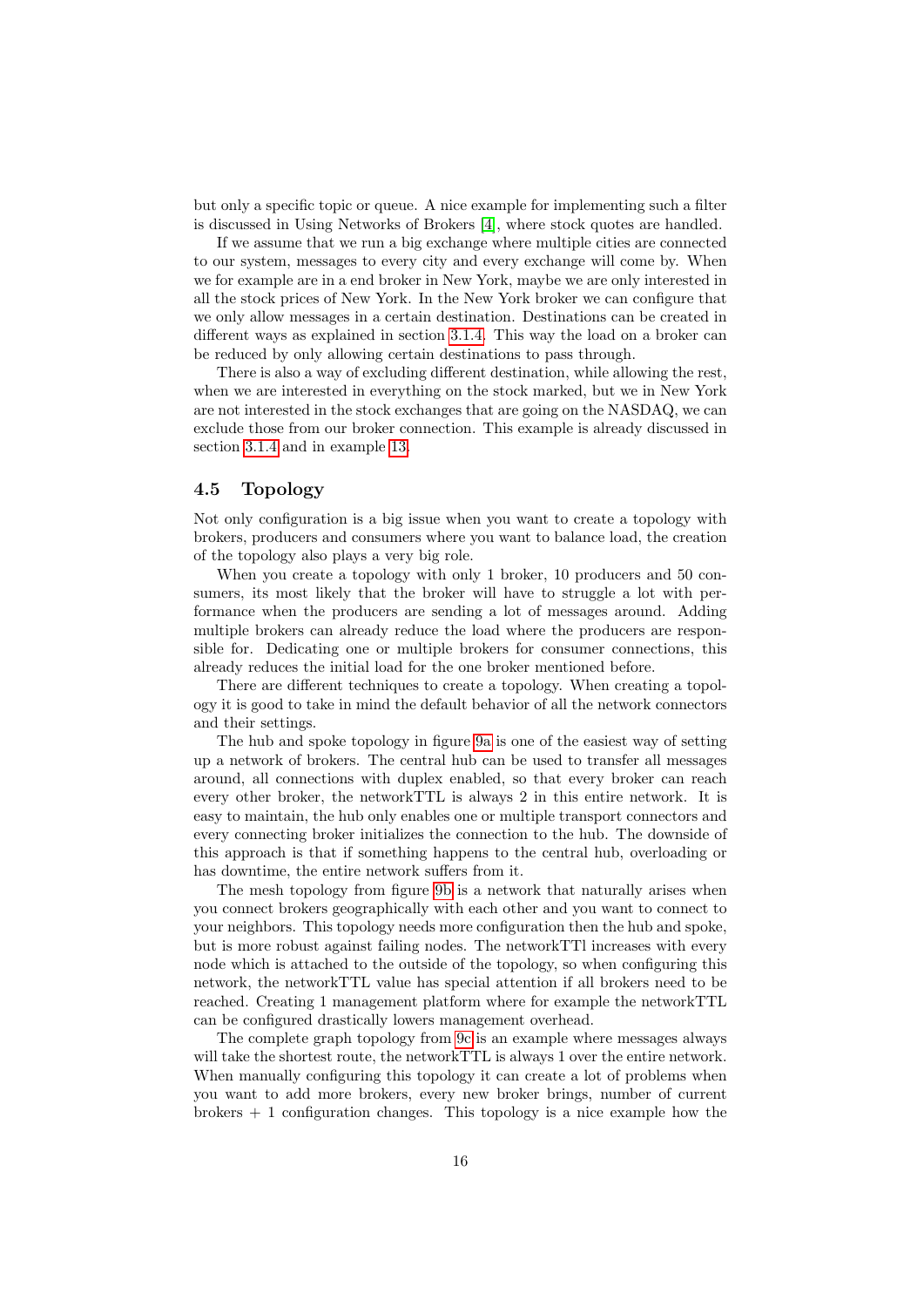<span id="page-17-0"></span>

Figure 9: Different topology styles Source: Using Networks of Brokers [\[4\]](#page-25-6)

network will be build when discovery is enabled on all of the brokers in the same broadcast domain. Every broker only configures their own transport connector to allow discovery and their own network connector to act as a discovery agent.

The tree topology from figure [9d](#page-17-0) is a typically example ow how a network of brokers shall look like after a certain amount of time, where also the physical topology. First the brokers are setup from multiple domains to connect to root broker, then after some time other sub brokers are begin connected in side the local domain to dived the load.

The concentrator topology as already shown in figure [8](#page-15-2) can be very useful when you anticipate that your network will receive a large number of incoming connections, which can overwhelm a single broker.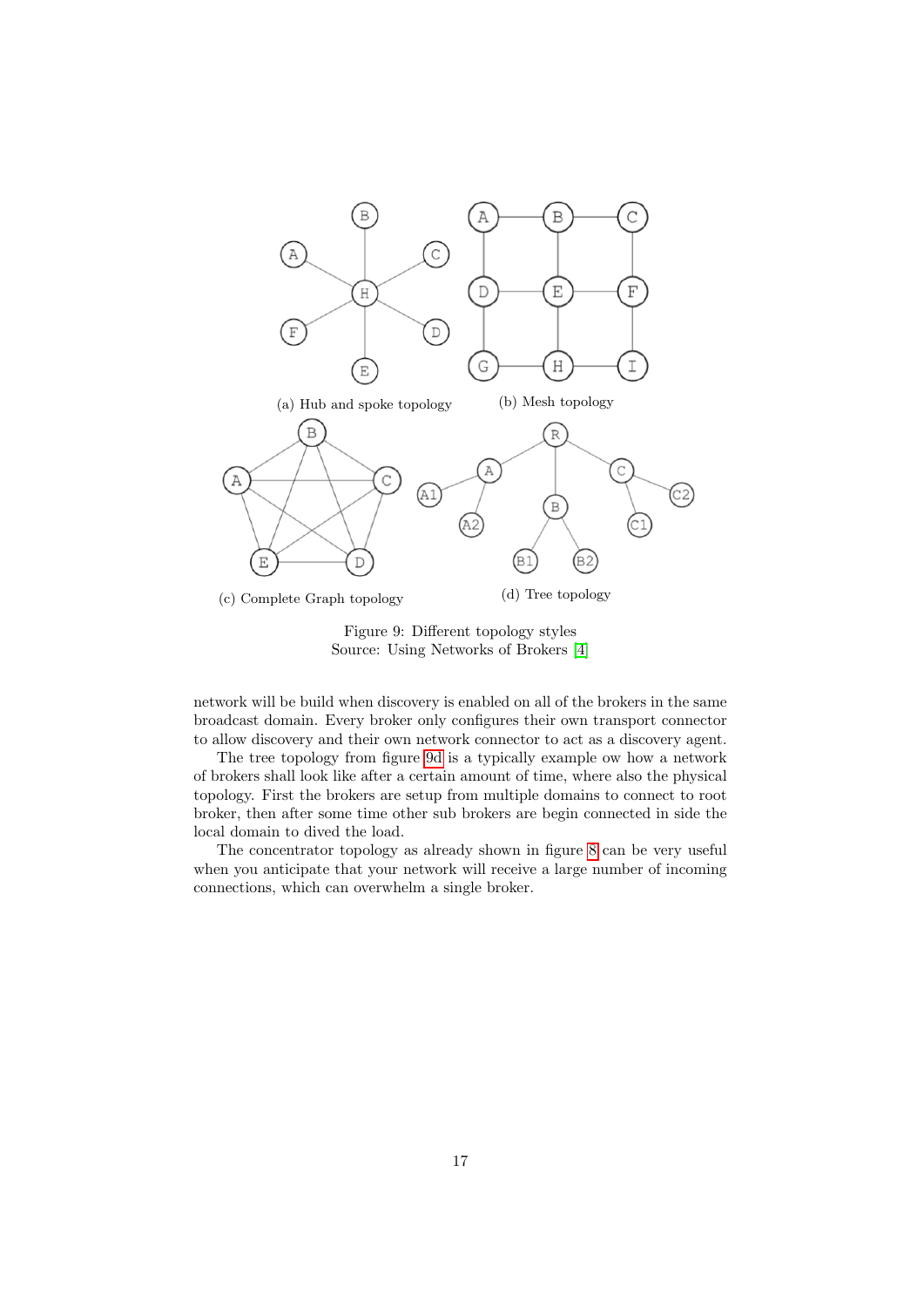## <span id="page-18-0"></span>5 Design and development

In this section the used testbed will be explained in different configurations and some pieces will be enlightened with configuration examples or pieces of code.

#### <span id="page-18-1"></span>5.1 Test Setup

<span id="page-18-2"></span>To start with I created a very small test setup, consisting off 3 brokers connected to each other with duplex connection. There was no special filtering applied and no other big changed applied to the setup. The 3 brokers all active on the same broadcast network and to start with no extra producers or consumers where inserted in the network.



Figure 10: Initial test setup

```
\langleblueprint ... >
  ...<br><broker brokerName="BrokerA" brokerId="A" ... >
  . . .
     \lt! !-- The transport connectors ActiveMQ will listen to \rightarrow\langletransportConnectors>\epsilon //ansportConnectors/<br>
\epsilon /ransportConnector name="openwire1" uri="tcp://0.0.0.0.60001" />
     \langle transport Connectors>
  . . .<br></ broker>
\langle/blueprint>
```
Listing 1: Simple Configuration Broker A

<span id="page-18-4"></span>

Listing 2: Simple Configuration Broker C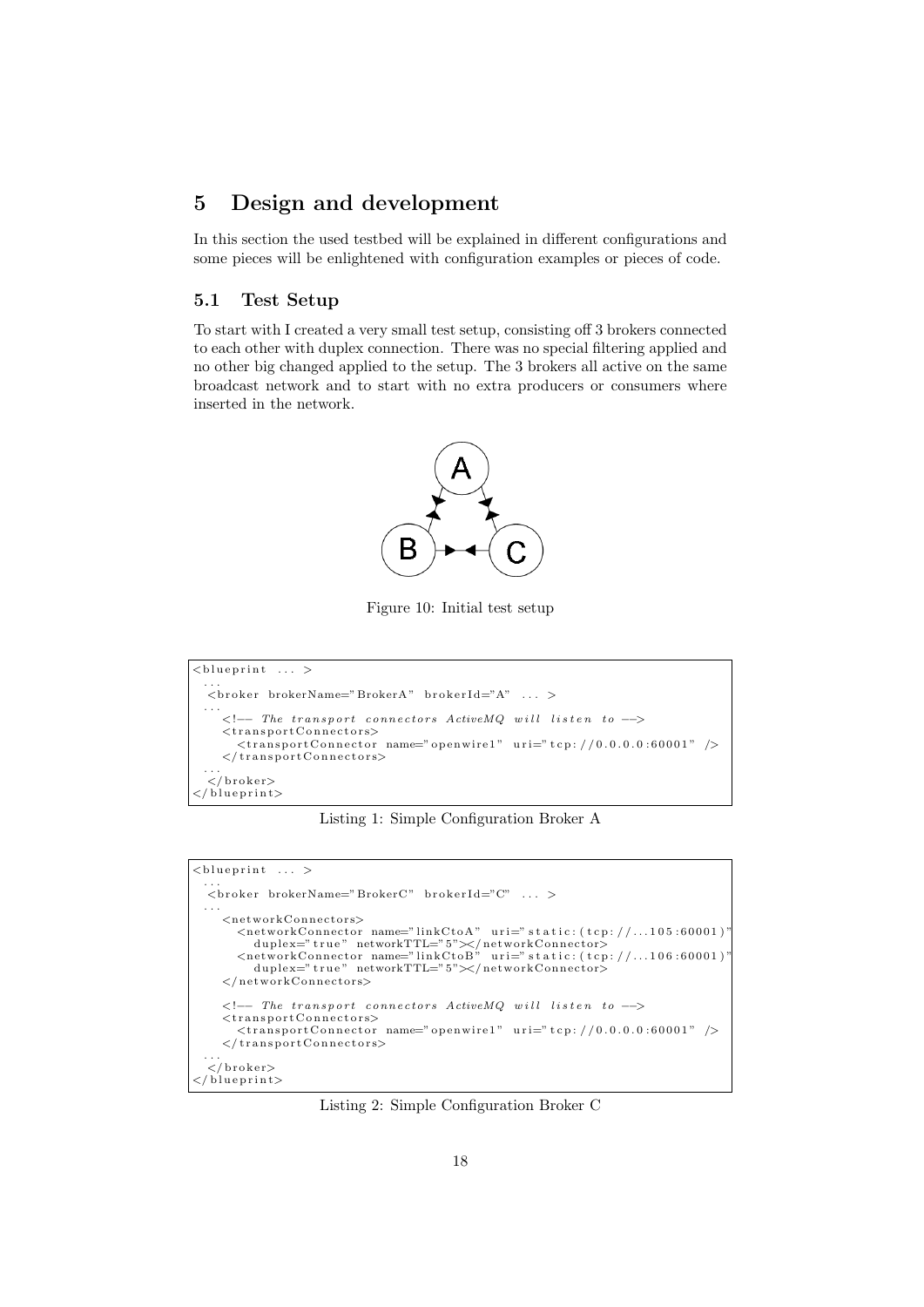As we can see in figure [10](#page-18-2) it is a very simple setup with every node attached to every node in the network, no special configuration on the "main" broker A, only a simple open transport controller as we can see in listing [1.](#page-18-3) In listing [2](#page-18-4) is visible how the network connectors are setup and broker C creates his connections to A and B. Broker B has similar configuration only 1 connection to broker A, since the connection from broker C is in duplex mode.

#### <span id="page-19-0"></span>5.2 Producers and Consumers

Because this configuration was working as the manual said it should do, there was nothing much to test from this perspective. Because creating some load, sending some messages to the system seemed to be a good solution, i created a simple producer based on the example given<sup>[4](#page-19-2)</sup>. The producer had a simple connection to a secondary openwire transport connector on broker A [3.](#page-19-3)

<span id="page-19-3"></span>

| $\text{ActiveMQConnectionFactory}$ connection $\text{Factory} = \text{new}$ |                                   |  |
|-----------------------------------------------------------------------------|-----------------------------------|--|
|                                                                             | ActionFactory("top://105:60002"); |  |

#### Listing 3: Simple Producer URI configuration

The producer was sending 25 messages on the queue "TEST.NICK" and with a very simple consumer these messages where consumed from a different broker. This example showed that the all the messages send from the producer to broker A, nicely stayed on broker A until a consumer joined the network and subscribed itself to the test queue. When the consumer subscribed to the test queue it was visible that the messages left broker A, to be forwarded to the broker where the consumer was connected to. When only a few messages where consumed the rest stayed on that broker. This behavior is already been discussed in this report and is a nice example of stalled messages.

A consumer has almost the identical connection setup as the producer, as showed in listing [3.](#page-19-3) But for testing and better read-ability the consumer connects to an other broker and again a different transport connector on that broker. When executing tests with multiple thousands of messages, it was nice to see incoming and out going connections on different port numbers to categorize them.

#### <span id="page-19-1"></span>5.3 Changing Settings

As shown there are only small changes made to the default configurations, where duplex is set to true and the networkTTL has been increased. The duplex mode was done to be able to connect any consumer or producer anywhere in the network and that all the messages on the queues where spread around. The networkTTL has to be high enough to reach any point in the network, taking any route. Because the maximum route possible to take consumes at least 2 brokers, the networkTTL has be 2 or higher, I set it to 5 so that the configuration could change over time.

<span id="page-19-2"></span><sup>4</sup>Websource: <http://activemq.apache.org/hello-world.html>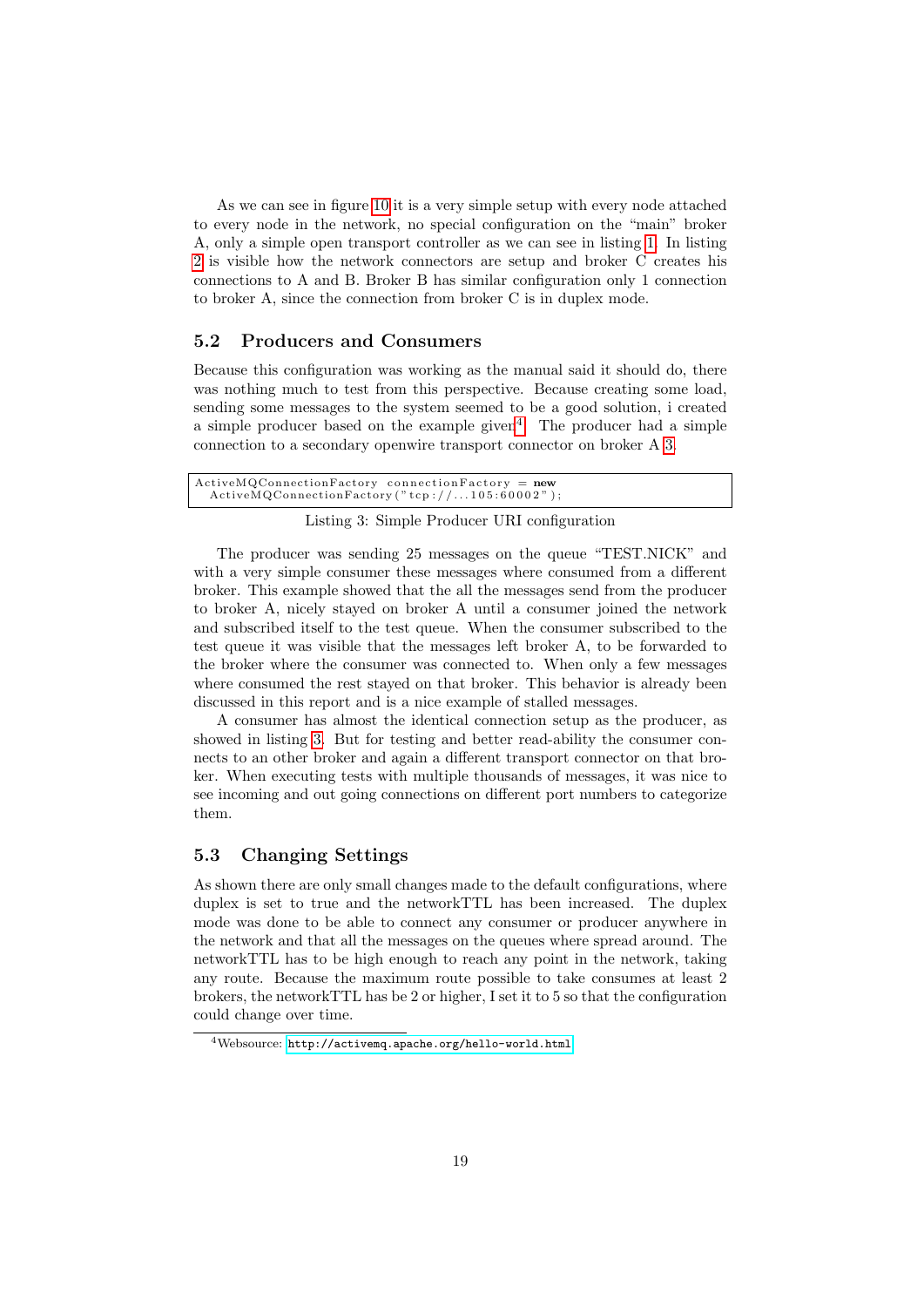#### <span id="page-20-0"></span>5.4 Tests

To test out of the options from the default and adjusted configurations where working as expected i applied some tests to my setup. The three brokers from the start are still there, only the connections to them are removed. Every broker is in its own little network. The producer has a failover connection string, so that when a broker is not answering in time or tells the producer to back off a little, the producer can send it to the other brokers. By default when creating a failover URI the connections are made randomly, meaning every broker in the URI will get around the same amount of messages. Because that was not something that i wanted to test out, that value was changed to false. This way the first broker is always the preferred one, when that one is failing the second is chosen or at last the third.

```
...<br>
public static void main(String[] args) throws Exception {
  for (int i=0; i < 3000; i++){
     thread (new HelloWorldProducer (), false);
   }
   Thread . sleep (15000);
  System . out . println (\n\overset{\circ}{\cdot}\text{Done''});
}
...<br>
public static class HelloWorldProducer implements Runnable {
  public void run () {
     try {
  . . .
         ActiveMQConnectionFactory connection Factory = new
            ActiveMQConnectionFactory ("failover :" +<br>"(tcp ://...105:60002,tcp ://...106:60002," +
            "\dot{t}cp://...107:60002)?randomize=false");
  . . .
         producer.send (message);
  . . .
```
Listing 4: Simple spam Producer

When executing this code on a single broker this already overloads the broker. Because there is no timeout in the first for loop this creates a lot of messages within a short time frame. The 3000 is also because when we go higher, 5000 for example there where some difficulties with the connection states. The reason why the brokers are not connected to each other in this test is to see how many messages will end up on each broker. When the brokers are connected, there is no good way of telling how many messages there are in each broker. For that I also used a slightly modified consumer, which connects to 1 broker, counts the messages, and then rerun on the other brokers.

When executing the code from the producer [4](#page-20-1) it was already visible in the brokers that it cost a lot of load to handle all these requests. The same also holds for the consumer [5](#page-21-0) where it only connects to one broker. Because the test was more in the sending then the retrieving of the messages, i added a small delay in the consumer so that i could collect all messages without overloading the broker non stop.

When executing the test it already became quite clear that the mechanism of failover works quite well, when sending all message in the same speed to the brokers, most of them ended up on the first broker in the connection URI (Broker A), and the rest of the messages ended up on both broker B and C. After running this test twice it became clear that this was default behavior and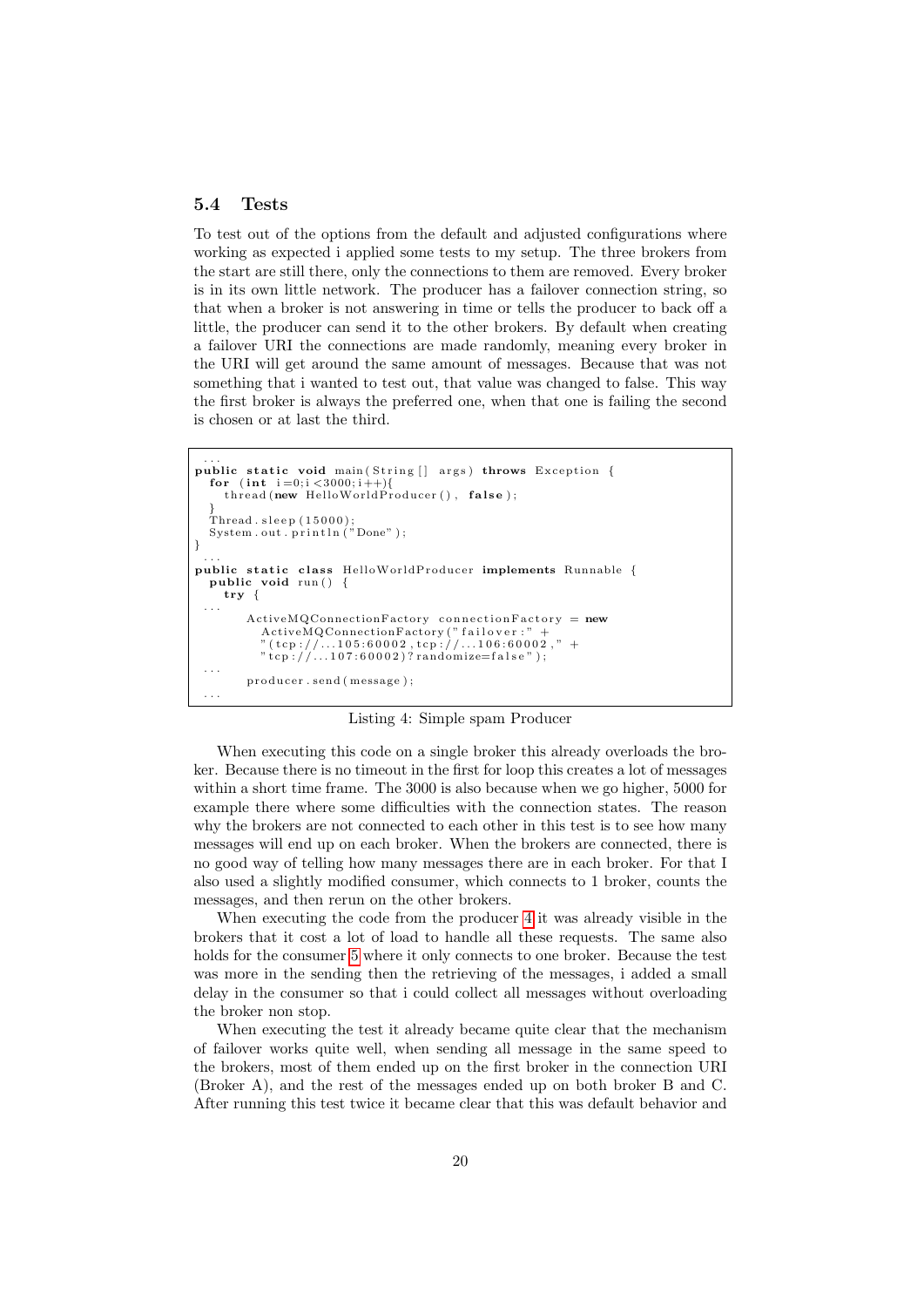the results where about the same. Then for testing with not only the load of the producer, I also used the program stress <sup>[5](#page-0-0)</sup> in combination with nice <sup>[6](#page-21-1)</sup> to create load on one of the brokers time for time.

```
...<br>
public static void main(String[] args) throws Exception {
  for (int i = 0; i < 3000; i++)thread (new HelloWorldConsumer (), false);
     Thread . s leep (25);
  }
  Thread . sleep (10000);
  System.out.println ("Done:\Box" + count);
}
...<br>public static class HelloWorldConsumer implements Runnable,
     ExceptionListener {
  public void run() {
    try {
       \rm{ActiveMQConnectionFactory} connection \rm{Factor}ActiveMQConnectionFactory("failover :(tcp ://...107:60004 ," +<br>"tcp ://...107:60003)?randomize=true");
...<br>if ( message != null ) count++;
 . . .
```
Listing 5: Messages counting consumer

Because the broker was running under the same user as the stress command and both the programs had the same priority, test results did not came out as expected. The broker still used some CPU power while the stress command should have consumed them all. There fore i used the tool nice to decrease the nice value (Increase the priority) of the stress command will executing the next tests. Using the stress command with all options enabled, CPU, HDD, IO and VM, made sure that the broker was busy enough to create some different results.

As shown in table [2](#page-22-1) the first 2 runs there was no extra load generated on one of the brokers, messages mostly go to A but also some to B and C. When we stress broker A it is visible that only a very small amount of messages gets there and the rest goes to B and C. Where broker B has almost all messages. When we stress broker B it is visible that broker A gets almost all messages B almost none and the rest is for C. Almost the same holds for stressing broker C.

When you look at the first test and the second, you wont expect that much of a difference, but actually there is. When we take a closer look at the first test we see that broker A has around 1400 messages and both broker B and C around 750. All messages where send in a very short time frame, where initially they have to go to broker A, when broker A is busy or overloaded by the requests back off messages will get send back from time to time. This is the time where the next broker in line is contacted to deliver to. All initial connections go to broker A, when after some time out period there is no answer, or there is back off message, other brokers will get contacted.

<span id="page-21-1"></span><sup>6</sup><http://weather.ou.edu/~apw/projects/stress>

 $6$ [http://en.wikipedia.org/wiki/Nice\\_\(Unix\)](http://en.wikipedia.org/wiki/Nice_(Unix))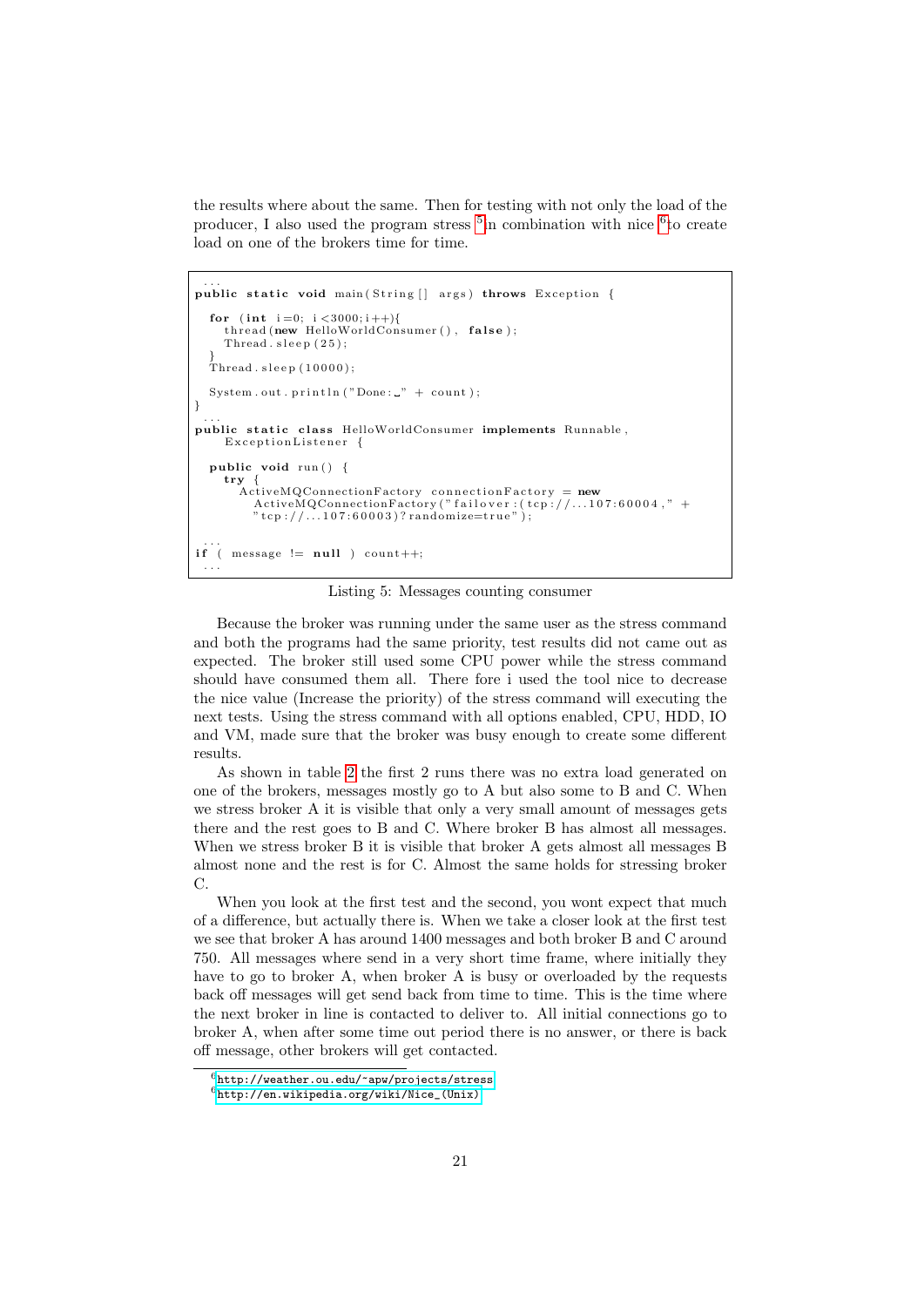<span id="page-22-1"></span>

| Stressed: | None | None |     | A    |      |      |      |      |
|-----------|------|------|-----|------|------|------|------|------|
| Broker A  | 1442 | 1370 | 122 | 156  | 2298 | 2236 | 2054 | 753  |
| Broker B  | 795  | 953  |     | 2038 | 94   | 167  | 808  | .096 |
| Broker C  | 763  | 677  | 767 | 806  | 608  | 597  | 138  | 151  |

Table 2: Test Results

When we look at the third test you would suspect that a lot more messages will end up on broker C then there are now. But when we think back how this mechanism works it makes more sense, because broker A is so overloaded it will reject a lot of messages and a lot of messages will receive a time out. Because this tests also takes a lot longer to complete, the rate at which the messages ends up on broker B is a lot slower then they arrived at broker A in test one and two. This way broker B can handle a lot more messages then broker A in the firsts tests.

Also because of this behavior it is visible that in test five and six (Broker B stressed) A gets a lot more messages. While in tests seven and eight (broker C stressed) broker A will receive again less messages because B can handle more then previous tests.

#### <span id="page-22-0"></span>5.5 Extra

As shown in table [2](#page-22-1) I only conducted 2 test runs on each stress test on a broker, nothing where I change the parameters of the servers to tweak or work together to balance load in other ways. This was due to the fact that these tests where only conducted in the last day of my research. Due to the failed initial installation and the more theoretical approach of this research, the test are only seen as extra and are there to proof in the smallest sense how and that the load balancing works. Because these tests where conducted on a single server running multiple Virtual Machines, the stress command also had effect on the entire machine. Therefore testing on different kinds of hardware, different locations and over different kind of connections can show other test results then displayed here.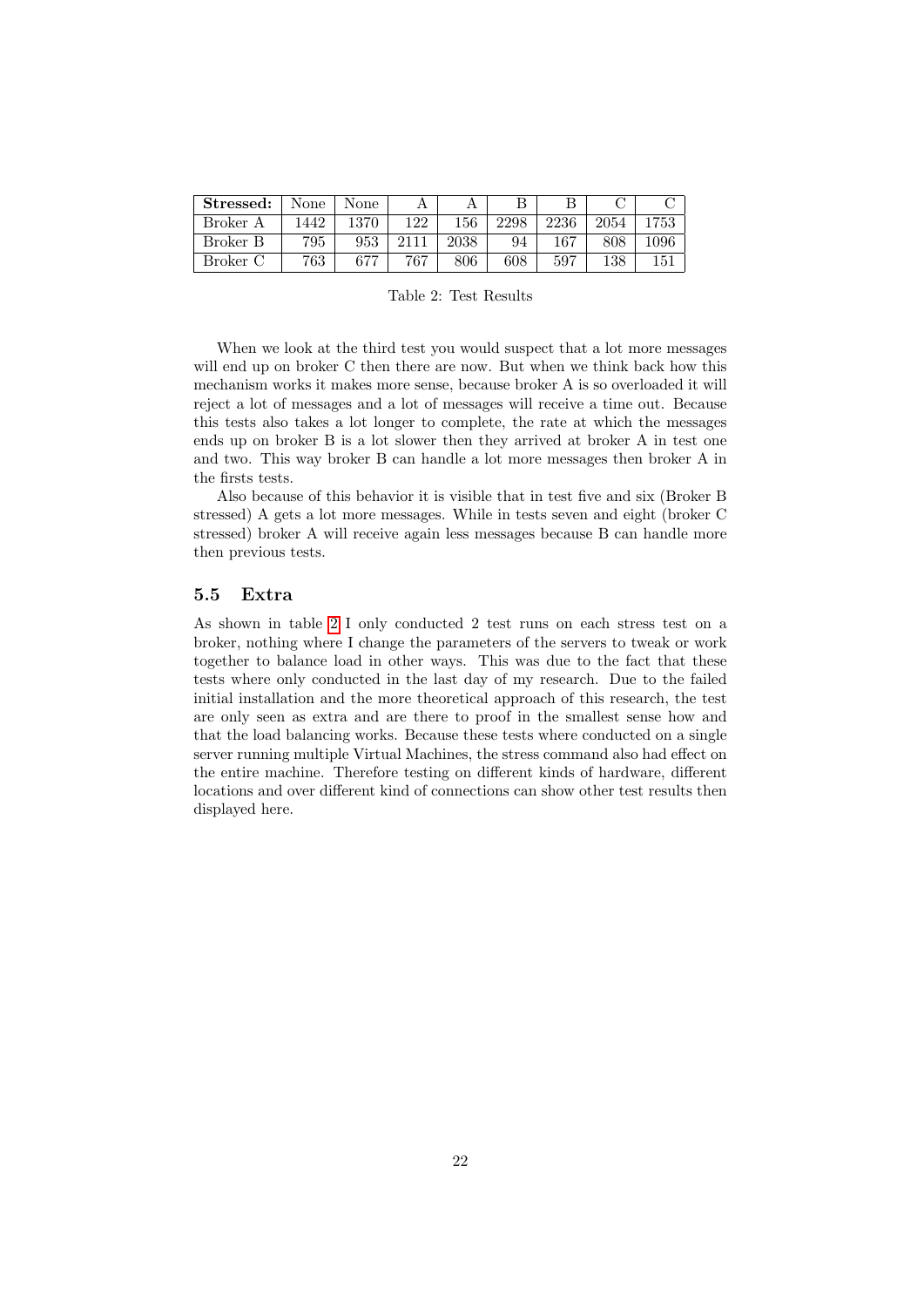## <span id="page-23-0"></span>6 Conclusion

When looking back on the entire research and the included research question, the goal is not ultimately met. The goal of the research was to investigate in a real time load balancing mechanism, to automatically balance load in real time services operations. Because the configuration options within the FuseESB platform won't allow values which can make this happen.

Reading into everything because the lack of knowledge when starting the research took quite some time. After reading all matrial for a week, implementing the demo source code from the UvA testbed seemed a good start to setup and investigate into the possibilities within FuseESB software. The first try to recreate the test bed did not worked out because the wrong module was used. After discussion an other angle of investigation was used where the configuration options within the FuseESB software are investigated and figured out if these are useful within a big implementation. Creating a test setup where the load balancing options could be tested was successful, however implementing the source code from the earlier testbed did not worked out well.

There are inside the FuseESB environment a lot of configuration options available which result in various ways of balancing load, none of them really reflect to that goal we are trying to achieve. All the options rely most of the time on link basis, this means based on the network connectors that are created too and from brokers. When configuring options for these network connectors most of the time the network connection is setup on a static way. This does not work within an environment where most of the network connections have to be created on a dynamic way.

This reflects to the option where filtering is used, when a topology is made in advance filtering can have a lot of benefits on the load of the links between brokers or sites. But when filtering is applied on every new network connection which will be made dynamically this can work against the goal of that newly created broker.

Creating a dynamic network connection is only possible with discovery or updating the configuration file on every broker and update the running configuration. When discovery is enabled, which has its pros and cons, all settings to the discovery connector applies to all the connections made with the discovery protocol.

When setting up a network of brokers, the topology plays a big role in the success of the created network. When creating a bigger network which consists out of multiple sites, which are or are not geographically totally different, setting up static brokers on the edges to communicate with each site can be very beneficial. Inside a site there can be taken advantage of the discovery protocol to discover all the brokers, but setting up one or more static brokers to always rely on can be very useful too. The discovery protocol can be useful to automatically create a full mesh topology so that in a site every broker has a direct connection to any other broker. So that producers and consumers can attach every where and be connected inside this network of brokers.

When there is a certain situation where there are a lot of producers, as explained earlier, the previous topology is also something that you do not want. So thinking about how the network is going to look like can be the biggest gain in such a load balancing ESB platform. Create solid end to end point through multiple sites, setup discovery for a lot of joining and leaving of consumers/pro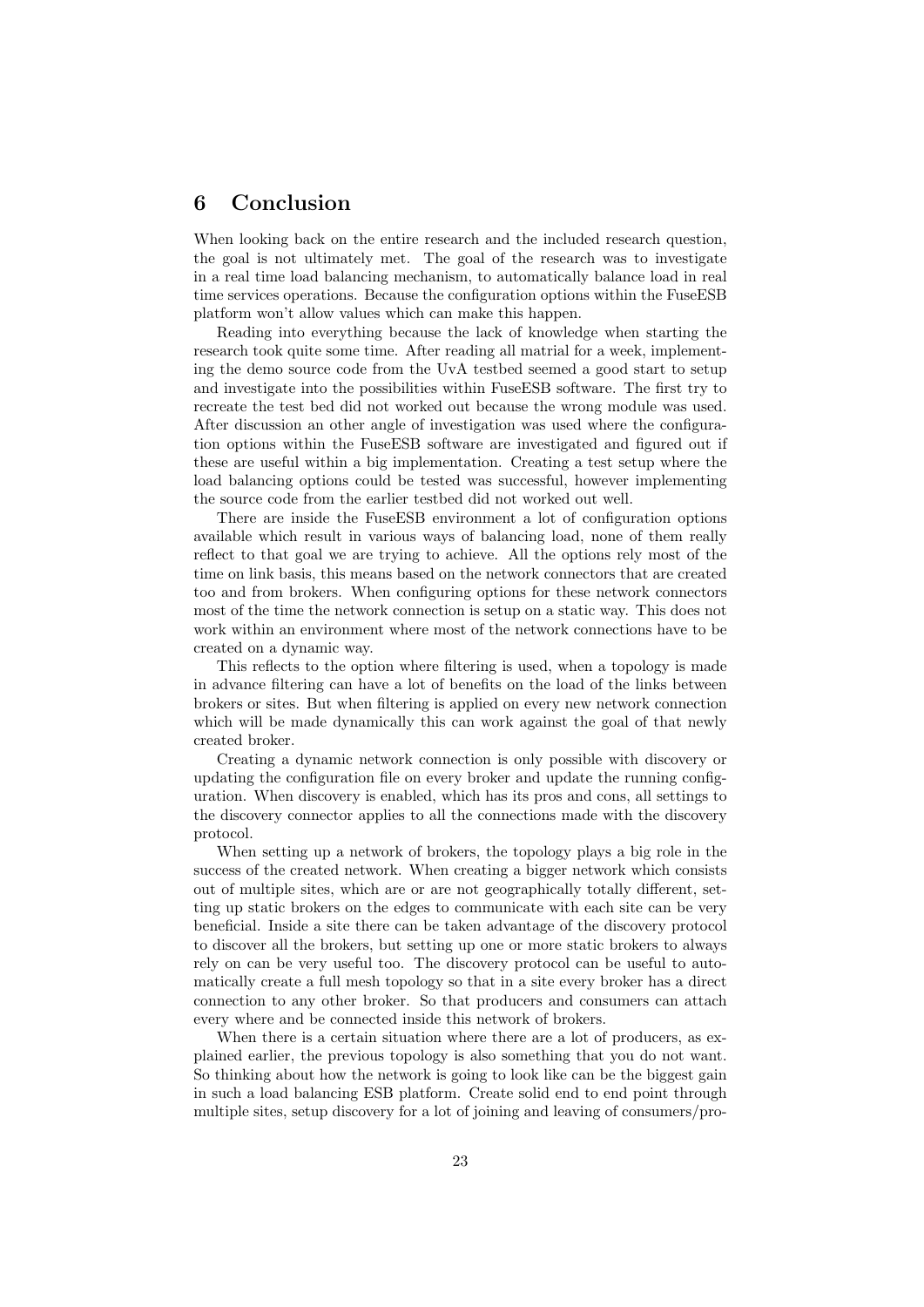ducers, when a lot of traffic is expected plan for it.

## <span id="page-24-0"></span>7 Summary and future work

#### <span id="page-24-1"></span>7.1 Results achieved

The presented report provided analysis of load balancing methods in applications to ESB platform for services composition and proposed that creating a good topology already contributes in balancing load and setting up predefined paths can help in some cases to increase performance. Setting up basic fail over connectors showed that that could be accomplished quickly and broker independently.

Due to the time limits for the presented research, it was not possible to fully design and test a module which could dynamically informs other brokers of the current load and status of the running service. Future work will include creating such a module, which informs other brokers of current load statuses. Based on these assumptions creation of new brokers can be redirected or placed on totally different server or other underlying created service, other routes can be used to transfer messages to reduce the load on the overloaded service.

Creating a setup with all normal settings on a small environment already showed that configuring fail over and connectors was a feasible option. Using this knowledge it can help in future research based on this.

There is no research been done in this field, no publications are made where balancing load in any way is researched within an ESB based platform, finding references to papers therefore was not easy and hard to start with.

#### <span id="page-24-2"></span>7.2 Lesson learned

Having prior knowledge of the ESB platform and all of the functions and implementations, can have great advantages before starting to investigate further on this matter. Because this already took away a week of the research time before I could continue investigating in the documentation found.

The demo source code worked with a different underlying system of creating and deploying virtual machines, recreating this setup to test newly created modules can proof its work better then the setup created this research without the working source code. When such a setup is created, document it so that recreation takes less time to set up. Loosing time setting up a system that in the end will not work with the provided tools is not a nice starting point.

#### <span id="page-24-3"></span>7.3 Future research

Future work will include creating the load monitoring module, which could inform the network of brokers about current load status. In wider scope, the future research can look into creating a larger test scenario where multiple machines and different sites are used. This should create a better real life example that reflects the typical topology (multi domain / multiple sites) that should allow wider and more targeted experimentation.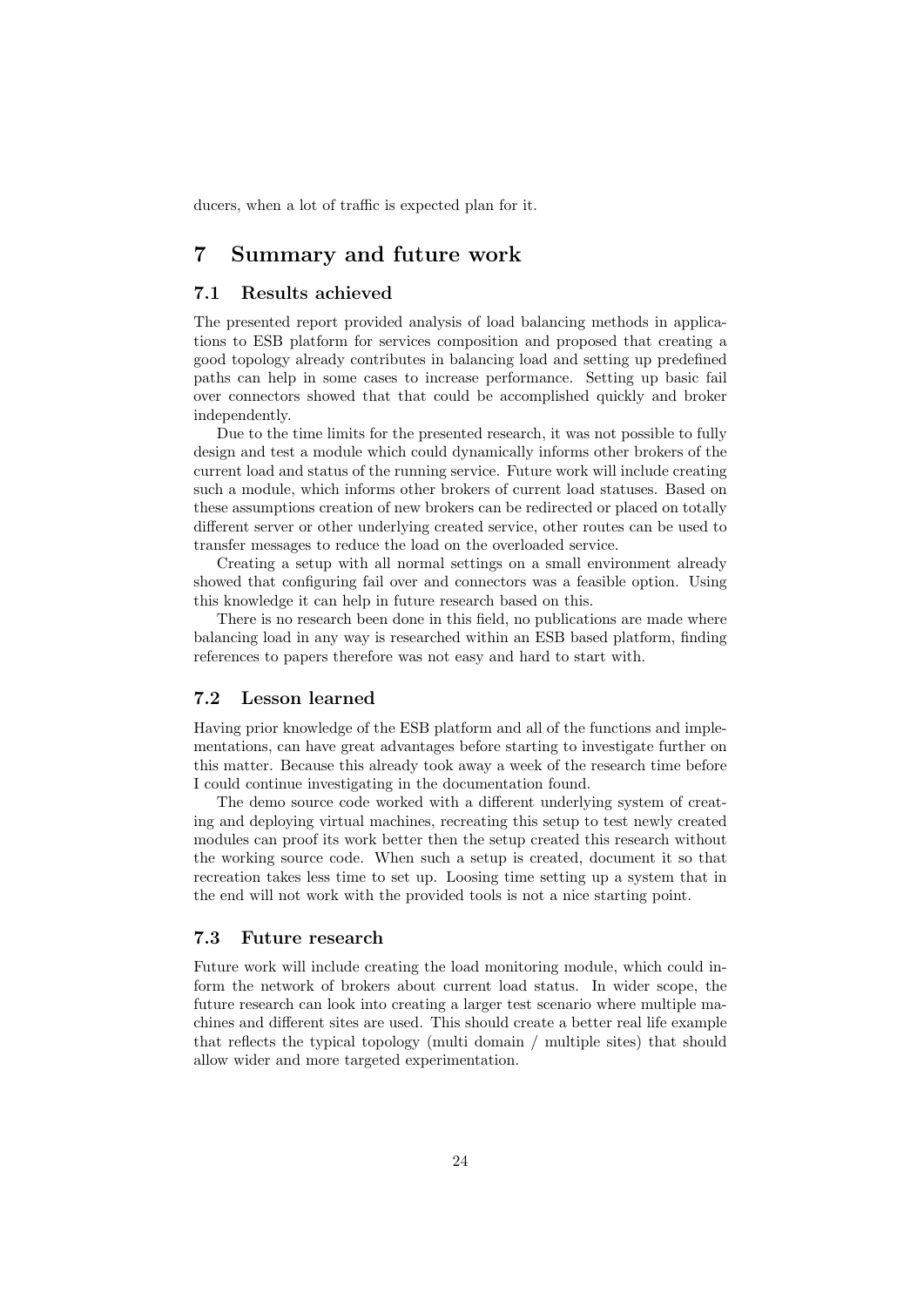## <span id="page-25-0"></span>8 References

## References

- <span id="page-25-2"></span>[1] Yuri Demchenko Canh Ngo Pedro Martinez-Julia Elena Torroglosa Mary Grammatikou Jordi Jofre Steluta Gheorghiu Cees de Laat. Gembus based services composition platform for cloud paas. 2011.
- <span id="page-25-4"></span>[2] FuseSource. Fuse MQ Enterprise - Connectivity Guide, 7.0 edition, Apr 2012.
- <span id="page-25-5"></span>[3] FuseSource. Fuse MQ Enterprise - Fault Tolerant Messaging, 7.0 edition, Apr 2012.
- <span id="page-25-6"></span>[4] FuseSource. Fuse MQ Enterprise - Using Networks of Brokers, 7.0 edition, Apr 2012.
- <span id="page-25-1"></span>[5] M. Grammatikou C. Marinos S. Kafetzoglou P. Martinez-Julia Y. Demchecko R. Hedberg J. Jofre S. Gheorghiu A. Perez-Morales E. Torroglosa M. Debowiak L. Dolata K. Dombek M. Gorecka-Wolniewicz T. Wolniewicz S. Milsom. Gembus cookbook. march 2012.
- <span id="page-25-3"></span>[6] Canh Ngo Yuri Demchenko. Joint gembus/esb testbed at uva. 2011.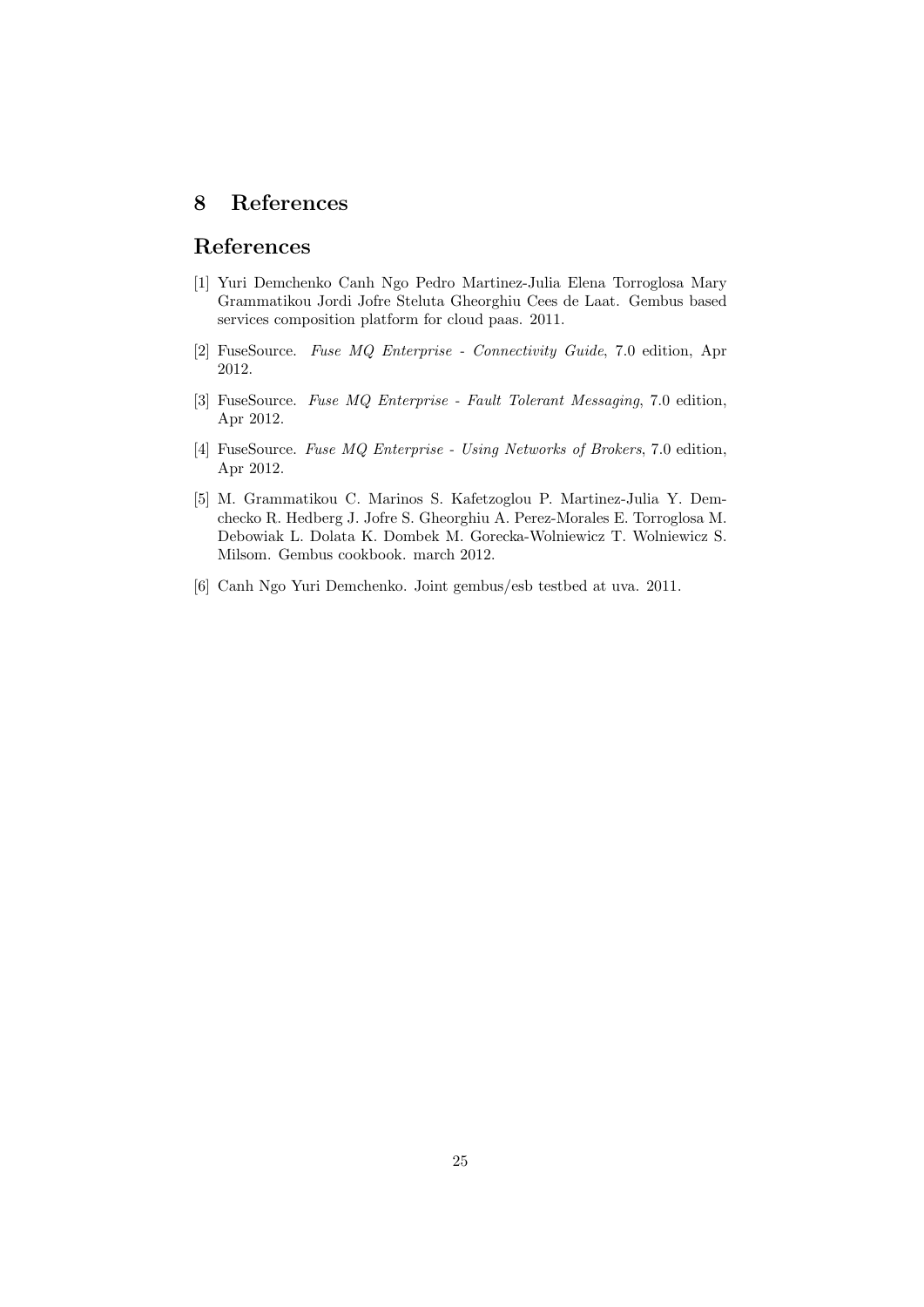## <span id="page-26-0"></span>A Appendix

#### <span id="page-26-1"></span>A.1 Client Configuration

#### <span id="page-26-2"></span>A.1.1 Failover connection URI

<span id="page-26-10"></span>f a i l o v e r : ( t c p : // host−a . com :61616 , t c p : // host−b . com :61616 ) ? i n i t i a l R e c o n n e c t D e l a y =100

Listing 6: Client failover connection URI

#### <span id="page-26-3"></span>A.1.2 Discovery connection URI

<span id="page-26-11"></span> $discovery://(static://(top://host-a.com:61616))$ 

Listing 7: Client static discovery connection URI

#### <span id="page-26-4"></span>A.1.3 Discovery multicast connection URI

 $discovery://(multicast://default)$ 

Listing 8: Client multicast discovery connection URI

#### <span id="page-26-5"></span>A.1.4 Fanout URI

<span id="page-26-12"></span> $fanout: // (multicast: // default)$ 

Listing 9: Fanout multicast URI

#### <span id="page-26-6"></span>A.2 Broker Configuration

#### <span id="page-26-7"></span>A.2.1 Default transport connector

```
\langletransportConnectors>\langletransportConnector name="openwire"<br>uri="tcp://0.0.0.0:61001"/>
\langle / transport Connectors>
```
Listing 10: Default broker transport connection

#### <span id="page-26-8"></span>A.2.2 Default network connector

```
<networkConnectors>\leqnetworkConnector name="linkToBrokerB"
       uri=" static: (tcp://localhost:61002)"<br>networkTTL="5" duplex="true" />
\langle/networkConnectors\rangle
```
#### Listing 11: Default broker network connection, duplex enabled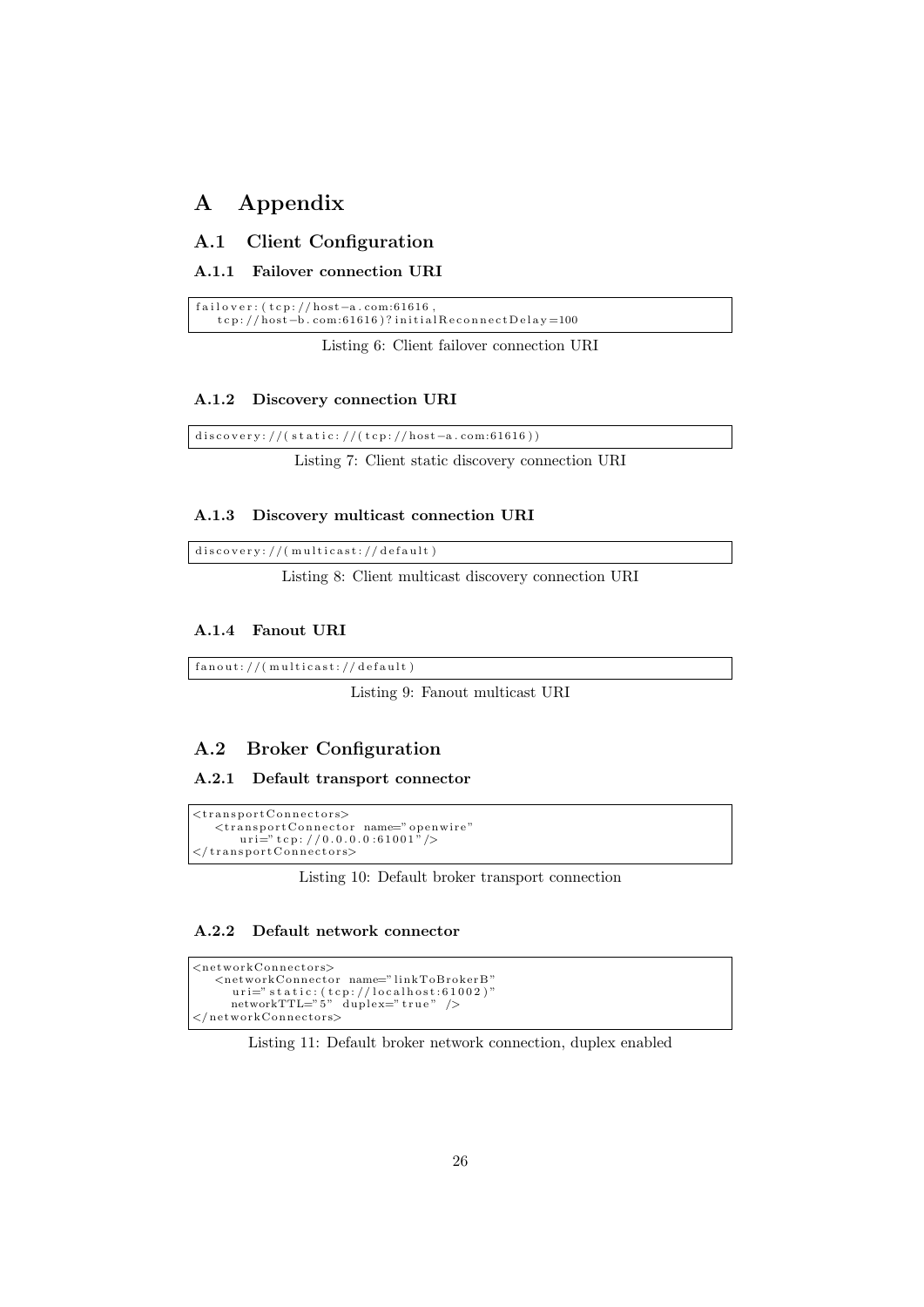<span id="page-27-0"></span>A.2.3 Static propagation

```
<networkConnectors><n etworkConn e ctor name=" l inkToBrok erB "
        uri="="right" = "static: (tcp://localhost:61002)"networkTTL="3">
        <statically Included Destinations>
        <queue phys ica lName="TEST .FOO" />
</ s t a t i c a l l y I n c l u d e d D e s t i n a t i o n s>
   \langle/networkConnector>
\langle/networkConnectors>
```
Listing 12: Static propagation

#### <span id="page-27-1"></span>A.2.4 Destination filtering

<span id="page-27-5"></span>

Listing 13: Destination filters, included and excluded

#### <span id="page-27-2"></span>A.2.5 Shortest route

```
<networkConnectors><n etworkConn e ctor name=" l inkToBrok erB "
       uri=" static: (tcp://localhost:61002)"<br>networkTTL="3"
       decreaseNetworkCosusumerPriority="true" />
\langle/networkConnectors>
```
Listing 14: Network connector for choosing the shortest route

#### <span id="page-27-3"></span>A.2.6 Multicast discovery Agent

```
\langletransportConnectors\rangle\langletransportConnector name=" openwire"
         uri="tcp://localhost:61001"<br>discoveryUri="multicast://default" />
\langle/transportConnectors>
```
Listing 15: Enabling a Discovery Agent on a Broker

#### <span id="page-27-4"></span>A.2.7 Fanout protocol URI

 $fan out: // (multicast: // default)? initial ReconnectDelay = 100$ 

Listing 16: Fanout protocol URI